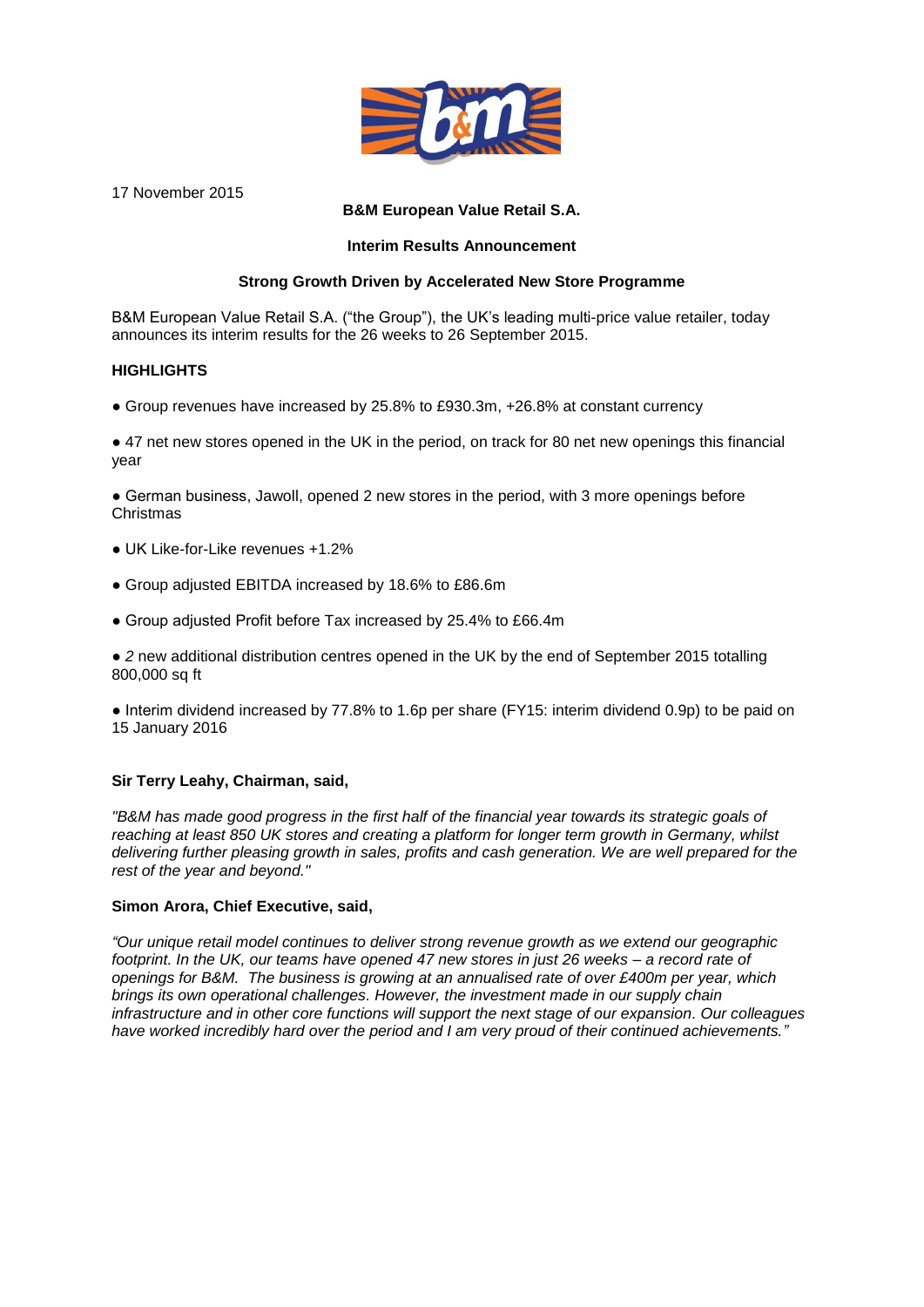#### **Financial Results (unaudited)**

|                                                     | H1 FY 2016 <sup>1</sup> | H1 FY 2015 <sup>1</sup> | Change    | Like-for-<br>Like % |
|-----------------------------------------------------|-------------------------|-------------------------|-----------|---------------------|
| <b>Total Group Revenues</b>                         | £930.3m                 | £739.8m                 | $+25.8%$  |                     |
| B&M                                                 | £861.7m                 | £681.0m                 | $+26.5%$  | $+1.2%$             |
| Jawoll                                              | £68.6m                  | £58.8m                  | $+16.6%$  |                     |
| <b>Total Group Revenues at</b><br>constant currency |                         |                         | $+26.8%$  |                     |
| Number of Stores                                    |                         |                         |           |                     |
| Group                                               | 524                     | 442                     | $+18.6%$  |                     |
| <b>UK</b>                                           | 472                     | 393                     | $+20.1%$  |                     |
|                                                     |                         |                         |           |                     |
| Adjusted EBITDA <sup>2</sup>                        | £86.6m                  | £73.0m                  | $+18.6%$  |                     |
| B&M                                                 | £79.1m                  | £66.0m                  | +19.8%    |                     |
| Jawoll                                              | £7.5m                   | £7.0m                   | $+7.1%$   |                     |
| Adjusted EBITDA Margin %                            | 9.3%                    | 9.9%                    | $-55$ bps |                     |
| <b>EBITDA</b>                                       | £87.3m                  | £49.0m                  | +78.3%    |                     |
| Adjusted Profit Before Tax <sup>2</sup>             | £66.4m                  | £53.0m                  | $+25.4%$  |                     |
| Profit Before Tax                                   | £66.7m                  | $-E16.5m$               |           |                     |
| <b>Adjusted Diluted EPS</b>                         | 5.2p                    | 4.0p                    | +30.0%    |                     |
| <b>Diluted EPS</b>                                  | 5.2p                    | $-2.1p$                 |           |                     |
| Dividends                                           | 1.6p                    | 0.9p                    | $+77.8%$  |                     |

<sup>1</sup> The H1 FY 2016 figures represent the 26 week performance to 26 September 2015 and the H1 FY2015 figures represent the 26 week performance to 27 September 2014.

² Adjusted items are those that the Directors consider to be exceptional and non-trading items. The Directors consider the adjusted figures to be more reflective of the underlying business performance of the Group and believe that this measure provides additional useful information for investors on the Group's performance, as well as being consistent with how business performance is monitored internally. Further details can be found in notes 3 and 4.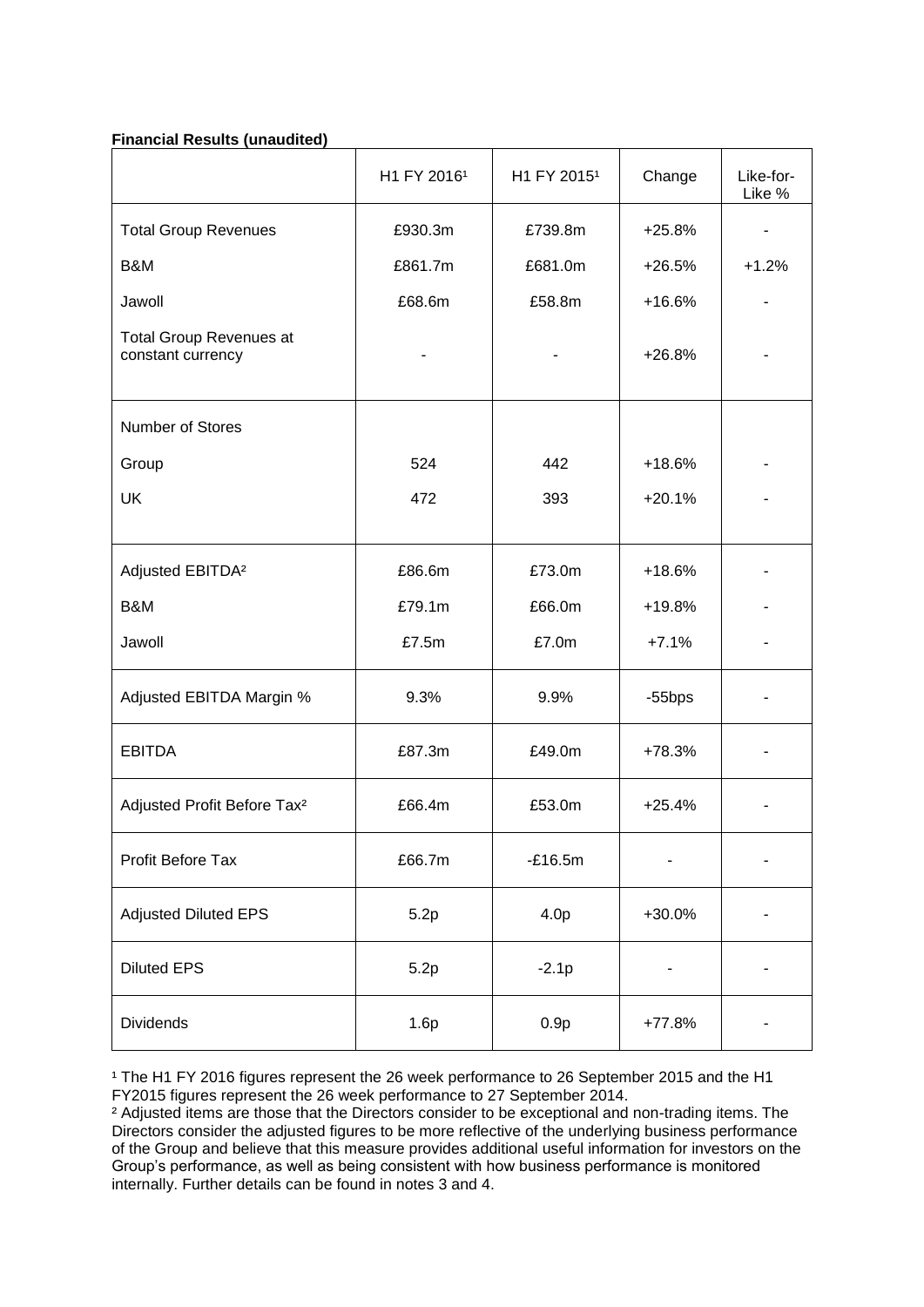#### **Analyst Meeting & Webcast**

**An Analyst Meeting in relation to the Interim Results will be held on Tuesday 17 November at 08:30 am (UK) by invitation only at:**

**Numis Securities Limited The London Stock Exchange Building 10 Paternoster Square London EC4M 7LT**

**The meeting can be accessed live via a dial-in facility on:**

**UK & International: +44 (0) 330 606 8318** 

**Pin number: 705 586 0716** 

**A simultaneous audio webcast and presentation slides will be available via the B&M corporate website at [www.bandmretail.com](http://www.bandmretail.com/)**

#### **Enquiries**

**B&M European Value Retail S.A.**

For further information please contact +44 (0) 151 728 5400 Simon Arora, Chief Executive Paul McDonald, Chief Financial Officer Investor.relations@bandmretail.com

**Media**

For media please contact +44 (0) 207 379 5151 Maitland Greg Lawless Tom Eckersley [bmstores-maitland@maitland.co.uk](mailto:bmstores-maitland@maitland.co.uk)

*This announcement contains statements which are or may be deemed to be 'forward-looking statements'. Forward-looking statements involve risks and uncertainties because they relate to events and depend on events or circumstances that may or may not occur in the future. All forward-looking statements in this announcement reflect the Company's present view with respect to future events as at the date of this announcement. Forward-looking statements are not guarantees of future performance and actual results in future periods may and often do differ materially from those expressed in forwardlooking statements. Except where required by law or the Listing Rules of the UK Listing Authority, the Company undertakes no obligation to release publicly the results of any revisions to any forward-looking statements in this announcement that may occur due to any change in its expectations or to reflect any events or circumstances arising after the date of this announcement.* 

#### Notes to editors

B&M European Value Retail S.A. is a variety retailer with 479 stores in the UK operating under the "B&M" brand and 54 stores in Germany primarily operating under the "Jawoll" brand as at 31 October 2015. It was admitted to the FTSE 250 index in June 2015.

The B&M Group was founded in 1978 and listed on the London Stock Exchange in June 2014. For more information please visit [www.bmstores.co.uk](http://www.bmstores.co.uk/)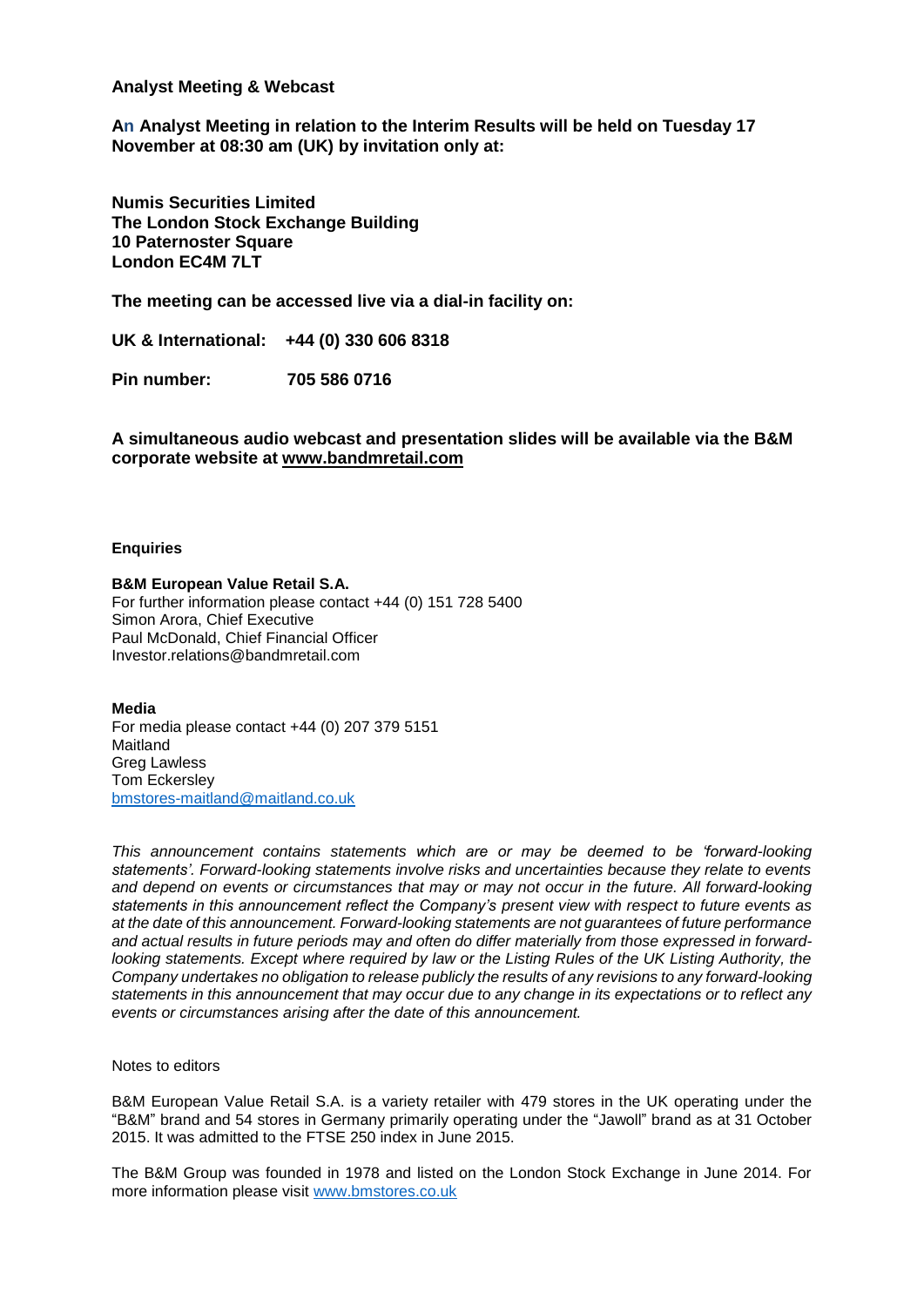#### **OVERVIEW**

During the first half of the financial year B&M has made further strong progress in implementing its strategy for growth whilst continuing to deliver pleasing improvements in sales, profit and cash generation.

We have made substantial progress in three key areas:

- accelerating our UK store opening programme, which has more than doubled compared to the same period last year, benefiting from particularly favourable conditions currently in the retail property market;
- commencement of new store expansion in our German business, Jawoll, with successful trials of the new store format; and
- substantial investment made in supply chain infrastructure and in other central functions in both the UK and in Germany to support the next stage of our expansion.

New store openings represent a significant majority of the Group's revenue and earnings growth and we opened 47 net new stores in the UK during the first half of this financial year, being a record pace of opening, bringing the total UK stores to 472. This compares with 20 net new openings in the first half of the last financial year and puts us on track to deliver 80 net new stores during the current financial year. The pipeline for next year, for which we have previously guided expectations to around 50 net new stores, is already looking strong.

The current supply of new store opportunities is plentiful, widely spread in terms of geography, averages larger unit sizes than has been the case in recent years, and importantly, it also offers the prospect of continuing attractive returns on investment. The current retail property market conditions are due to portfolio downsizing by some traditional national retailers and also an improved retail property development pipeline.

The strength of our unique model, both with customers and financially, and the scope B&M has for expanding the store network across the UK puts us in a strong position to benefit from these conditions and this is the reason why we have chosen this year to accelerate our new store programme. Our ambition is to have at least 850 stores in the UK and we remain on track to achieve this. As anticipated our expansion in some existing areas has had a deliberate effect on the LFL estate, but the returns on investment from those stores and in new regions remain favourable and the opportunity for B&M continues to be significant. We are pleased with the performance of the stores we have opened during the first half of this financial year.

We are pleased with early progress with Jawoll, our German business, as we apply key elements of the B&M model to its supply chain and format, as it prepares for a faster rate of new store openings in a large market which is under-served by general merchandise discount retailers. Integration with B&M's sourcing model has continued to increase across the Jawoll categories. Jawoll's trial new format stores, which are closer to the B&M format in terms of size and assortment, have performed in line with our expectations and this has encouraged us to roll out more new store openings. We opened two new stores in the first half and a further three are planned during the second half of this financial year, then taking the total number to 55.

We continue to invest by planning ahead to support our future growth plans. During the first half of this financial year we brought substantial new supply chain capacity on stream with our new distribution centres in Runcorn, which opened in June, and Middlewich, which was commissioned in September. They have added 800,000 square feet of UK warehouse space. Our new extension to the Jawoll warehouse of circa 46,000 square feet is on schedule to be completed by April 2016, enabling the business to expand more rapidly in the future.

With this pace of growth and investment, it is pleasing to be able to report results which again demonstrate the strength and potential of the B&M model. Despite making substantial capital and revenue investment in our rate of expansion and in infrastructure to support future growth, sales, profit and cash generation have all made good progress. Store investment returns also remain very positive.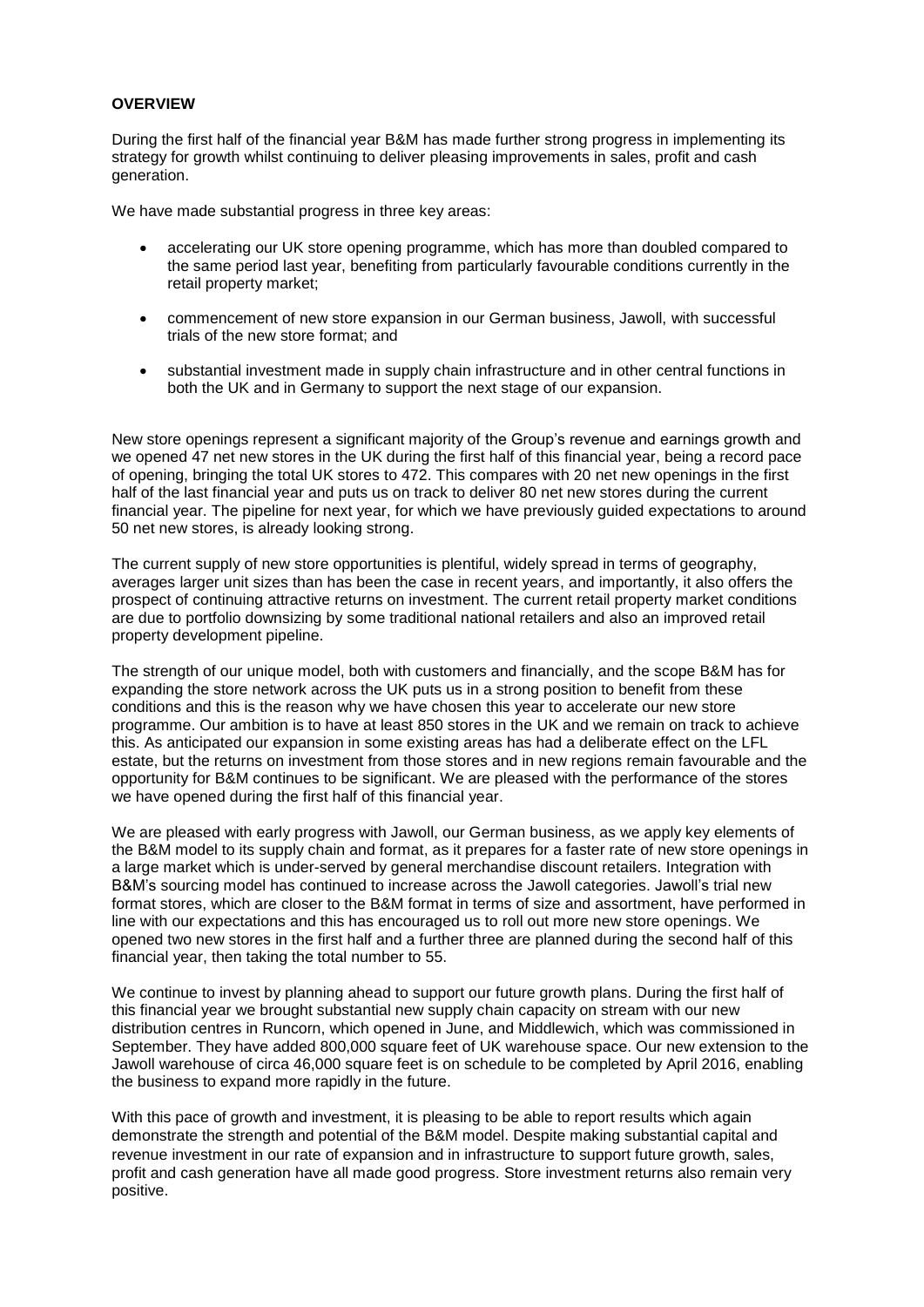The accelerated scale of growth and investment has had some challenging short-term consequences operationally. Our UK new store programme has been larger in recent months than we had originally planned for, and, given the introduction of the two large new distribution centres during the period, we have experienced below-normal service levels to stores as we approach peak trading. This will have a short-term impact on overheads and in-store product availability.

Our teams have performed brilliantly during this period of record growth, not just in delivering many more new stores and commissioning additional new distribution centres, but also in continuing to sharpen our competitiveness, improve our ranges and serve our customers well. I wish to thank them for their continued hard work and dedication.

#### **Financial Performance**

Group revenues for the 26 weeks ended 26 September 2015 grew by 25.8% to £930.3m and by 26.8% on a constant currency basis. In the UK revenues grew by 26.5% to £861.7m, (FY2015 H1: £681.0m) largely driven by the successful execution of our new store opening program, with a net 47 new stores opened in the first half of the year and the annualisation of the net 52 new stores opened in FY2015. Like-for-Like revenues were +1.2% against a broadly flat market and price deflation in some core grocery categories. Like-for-Like revenues at the end of the half year, in the absence of cannibalisation, would have been +2.5%.

Our gross margin percentage declined by 20 basis points to 34.5%. The UK and German businesses were impacted by unfavourable US dollar rates against Sterling and the Euro respectively, although this was mitigated in part by a favourable sales mix.

Costs continue to be carefully controlled across the Group; operating costs excluding depreciation increased to £234.0m, an increase of 27.5% versus last year, largely due to the increases in store numbers, although there has been phased increases in central costs to support the store growth and the additional costs incurred on the opening of the additional warehousing capacity.

The Adjusted EBITDA for the period was £86.6m, an increase of 18.6% with the UK business growing by 19.8% whilst the growth in Germany was 7.1%, in part as a result of the translational impact of the Euro/Sterling rate, with the underlying business performing in line with management expectations.

The Group's adjusted EBITDA margin percentage was 55bps lower than last year, impacted by the weaker gross margin and the infrastructure investments made during the period.

Finance costs were £11.1m, which compares to £58.2m in FY2015, largely reflecting the change in the capital structure of the business following the IPO in June 2014.

The capex investment made in the store opening programme and in the additional warehouse capacity has resulted in a significant increase in capital expenditure to £32.1m compared to £12.4m in FY2015. The increased number of store openings has also resulted in an increase in the working capital outflow of £12.6m compared with the same period last year. Despite these investments though the Group has continued to reduce leverage with net debt to adjusted EBITDA reduced from 2.8 times at the end of September 2014 to 2.2 times at the end of September 2015, reflecting the speed of new store paybacks.

In the coming months, the Group will consider the most appropriate and efficient capital structure in the context of its growth strategy and cash generation profile.

#### **Dividend**

In line with the upper end of our dividend policy of paying 30-40% of normalised earnings, an interim dividend of 1.6p (gross) per Ordinary Share will be paid on 15 January 2016 to shareholders on the register at 4 December 2015, being an increase of 77.8% to the interim dividend paid at the half year in FY15. The dividend payment will be subject to a Luxembourg withholding tax of 15%.

Shareholders and Depository Interest holders can obtain further information on the methods of receiving their dividends on our website [www.bandmretail.com](http://www.bandmretail.com/) or by visiting the website of our Registrar, Capita Asset Services at [www.capitashareportal.com](http://www.capitashareportal.com/)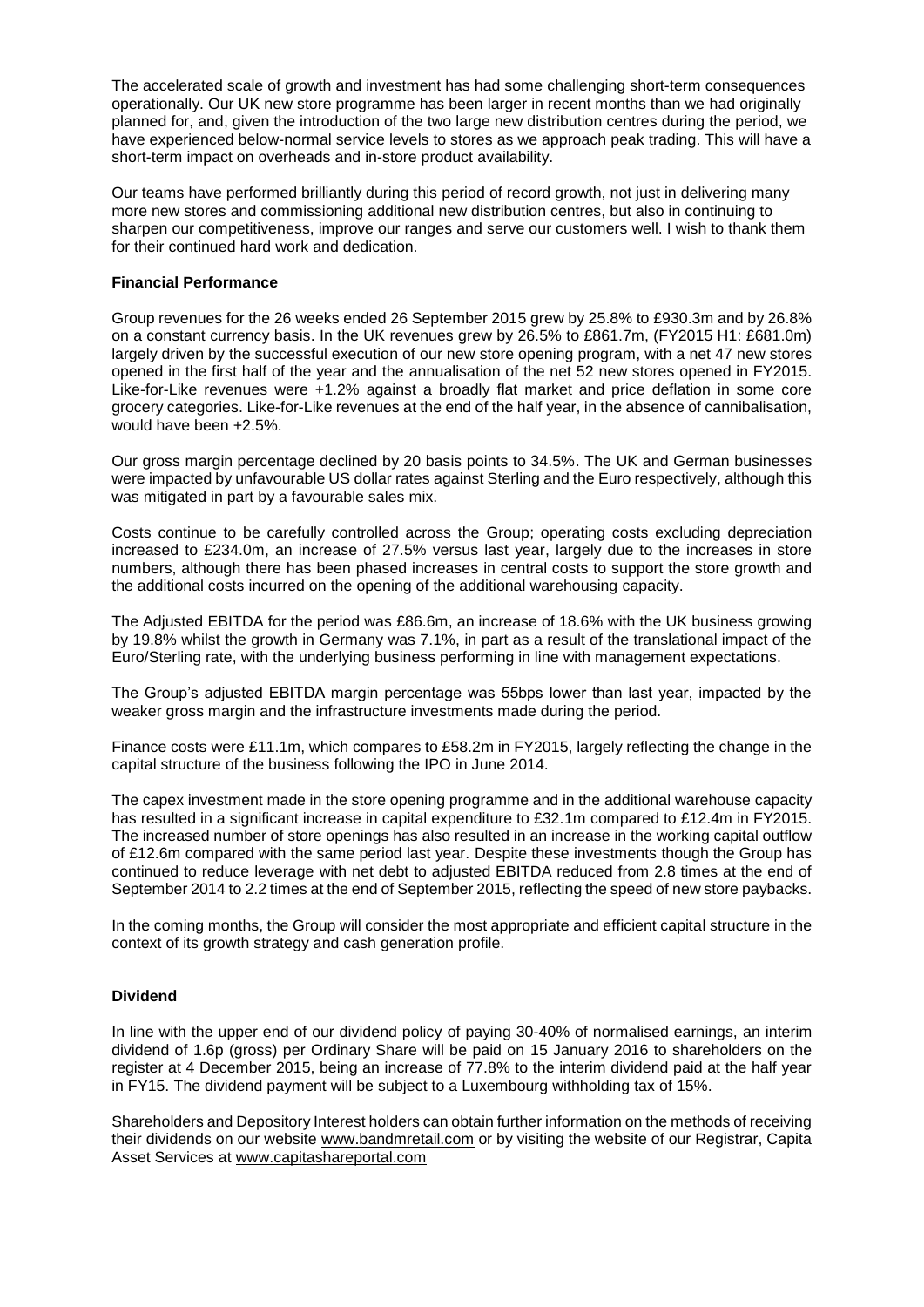#### **Strategic Development**

Our Group Strategy remains consistent with that set out in our 2015 annual report.

1. Expand our geographic coverage in the UK

B&M still remains a largely regional retailer. We believe the UK has the potential for at least 850 stores. At the end of the half year we had 472 stores, having opened 47 net new stores in the 26 week period, a record number of openings. We remain on track to open 80 net new stores in the financial year. The new store openings have been across all parts of the UK, including regions where we had limited or no presence to date. The offer continues to be well received by customers in these new markets and store payback periods remain attractive. The UK retail property market conditions remain favourable to support our new store opening programme with traditional national retailers continuing to "rightsize" their estates, lease expiries presenting opportunities and also the increased importance of new build developments. The new store pipeline remains strong.

2. Deliver exceptional value to our shoppers

We continue to offer our customers excellent value for money across a range of grocery and general merchandise products and our buying teams continue to enhance our product ranges to ensure that we are selling what the customer wants to buy. We place great emphasis on direct sourcing from the manufacturer wherever possible.

3. Develop our International business

We wish to replicate our variety retailing model in appropriate markets outside of the UK. We believe that a significant opportunity exists for growth through a disciplined approach to European expansion.

We continue to make progress within our German business, Jawoll, and we will have opened 6 further stores this calendar year across a variety of store sizes and locations, increasing the number of stores to 55. The customer reaction to these stores has been positive.

Progress has been made with the introduction of further products from our Far East supply chain including ranges of toys and Christmas decorations.

Investments are being made in people including both the strengthening of the buying teams and the new store acquisition teams, alongside investment in the physical infrastructure. The €4.5m warehouse expansion is due to be completed by April 2016, ahead of further new store openings.

4. Investment in Infrastructure and People

The Group recognises the need to continue to invest in its physical infrastructure to support its growth plans. In the first half of the financial year we successfully commissioned two new distribution facilities, introducing another 800,000 square feet of warehousing capacity.

The rate of store growth and new warehousing capacity has required us to continue to invest in operational management and personnel across a range of functions to ensure that we continue to deliver growth.

#### **Principal Risks and Uncertainties**

There are a number of risks and uncertainties which could have a material negative impact on the Group's performance over the remainder of the current financial year. These could cause our actual results to materially differ from historical or expected results. The Board does not believe that these risks and uncertainties are materially different to those published in the annual report for the year ended 28 March 2015.

These risks comprise high levels of competition, the broader economic environment and market conditions, disruption to key IT systems and business continuity, failure to comply with laws and regulations, credit risk and liquidity, fluctuations in commodity prices, disruption in supply chain, failure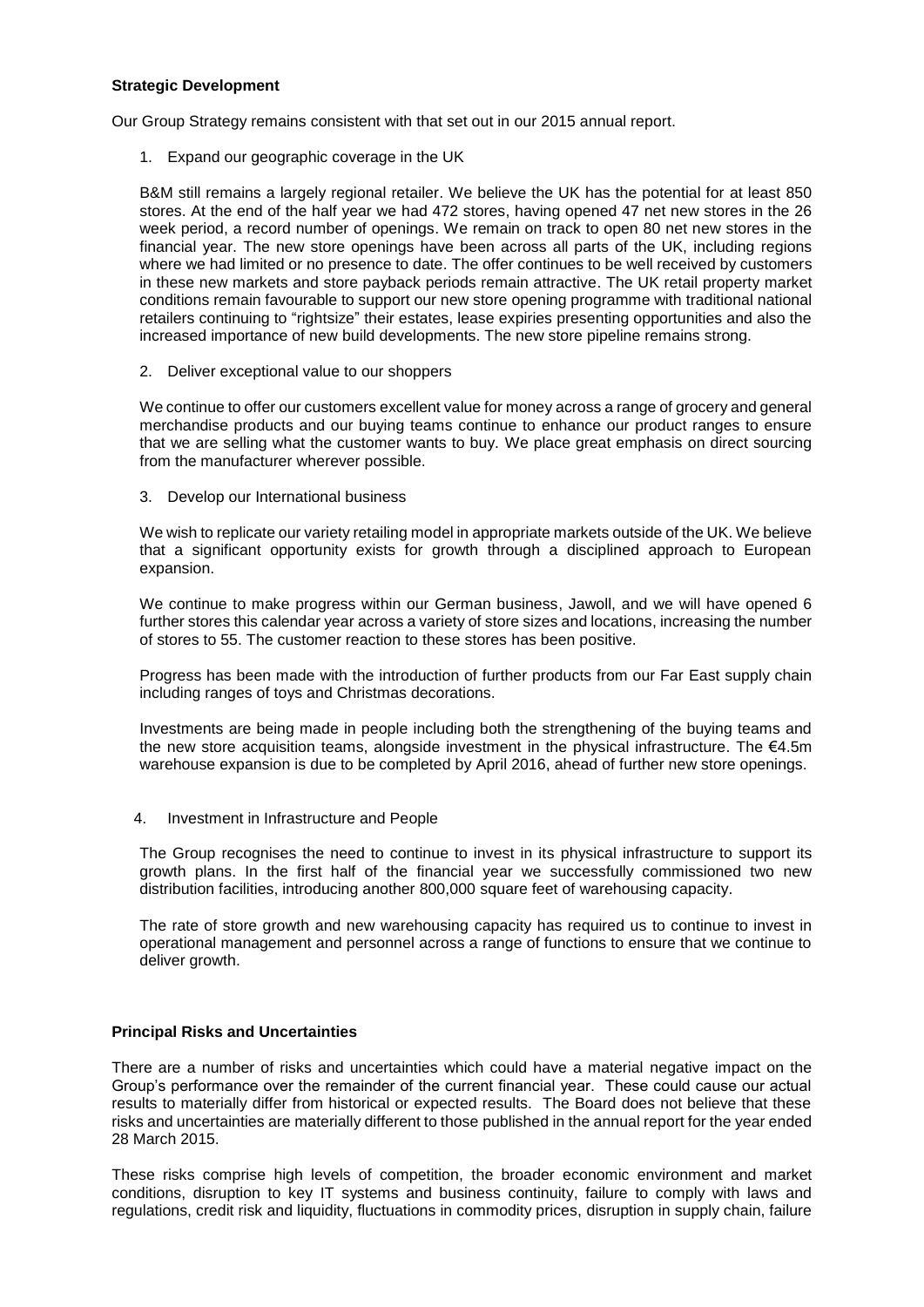of stock management controls, failure to maintain and invest in key infrastructure, key management reliance, availability of suitable new stores, inherent risks in international expansion and ineffective implementation of warehouse management system.

Detailed explanations of these risks are set out on pages 18 and 19 of the Annual Report 2015 which is available at [www.bandmretail.com](http://www.bandmretail.com/)

#### **Outlook**

We are pleased with the quality and the performance of the new stores we are opening, including in regions where we had no previous presence. Retail property market conditions in the UK continue to be favourable and we remain confident of achieving our target of opening 80 stores in the current year, as well as continuing to build a strong forward pipeline. Our new stores are demonstrating the strength of our appeal across a wide range of catchment types and are enhancing B&M's brand recognition in the UK as we widen our geographic coverage.

The two new UK distribution centres are now operational and provide capacity to support further growth. Their introduction, allied to the greater than budgeted store opening level, has brought some short term operational challenges and hence an effect on Like-for-Like sales performance in the build up to our peak trading period, but the overall earnings growth and return on investment remains strong. The unusually mild temperatures have led to a slow start for cold weather and seasonal ranges but we are well prepared for Christmas trading. We are confident both in the full year outlook and in the longer term potential for our unique retail model as we continue the roll out of our store estates in the UK and Germany.

Simon Arora Chief Executive 17 November 2015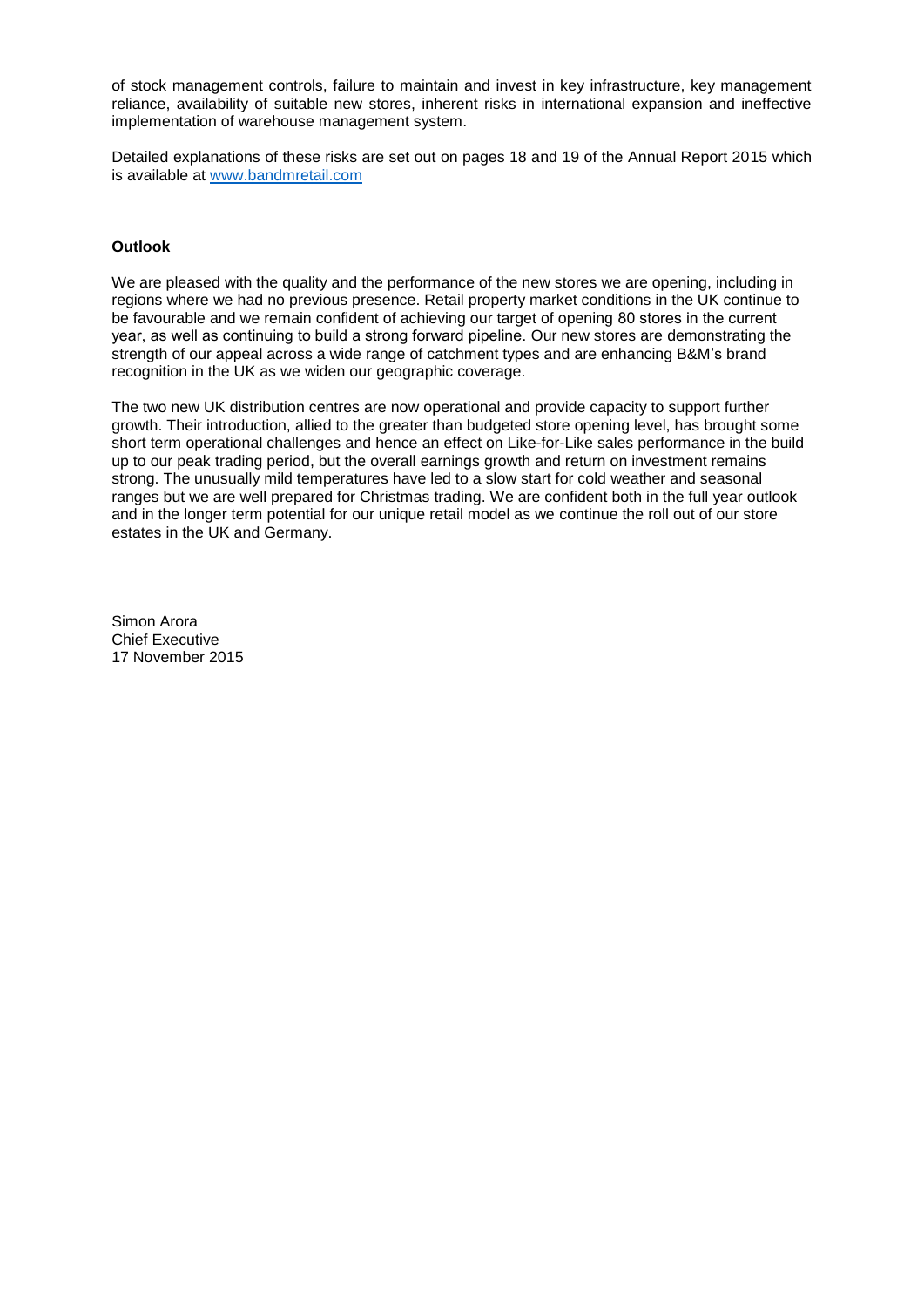# Unaudited Consolidated statement of Comprehensive Income

|                                                                                   |             | Unaudited      | Unaudited        | Audited         |
|-----------------------------------------------------------------------------------|-------------|----------------|------------------|-----------------|
|                                                                                   |             | 26 weeks ended | 26 weeks ended   | 52 weeks ended  |
|                                                                                   |             | 26 September   | 27 September     | 28 March        |
| Period ended                                                                      |             | 2015           | 2014             | 2015            |
|                                                                                   | <b>Note</b> | f.'000         | $f$ , 000        | $f'_{000}$      |
| Revenue                                                                           | 2           | 930,319        | 739,762          | 1,646,824       |
| Cost of sales                                                                     |             | (609, 746)     | (483, 345)       | (1,076,916)     |
| Gross profit                                                                      |             | 320,573        | 256,417          | 569,908         |
| Transaction / IPO fees included in administrative expenses                        |             |                | (21,180)         | (20, 536)       |
| New store pre-opening costs included in administrative expenses                   |             | (4, 497)       | (1,981)          | (5,272)         |
| Other administrative expenses                                                     |             | (238, 227)     | (191, 615)       | (411,241)       |
| Total administrative expenses                                                     |             | (242, 724)     | (214, 776)       | (437, 049)      |
| <b>Operating Profit</b>                                                           |             | 77,849         | 41,641           | 132,859         |
| Share of profits of investments in associates                                     |             |                | 115              | 1,632           |
| Profit on ordinary activities before interest and tax                             |             | 77,849         | 41,756           | 134,491         |
| Finance costs                                                                     |             | (11, 342)      | (58, 225)        | (72, 875)       |
| Finance income                                                                    |             | 227            | 14               | 99              |
| Profit/(loss) on ordinary activities before tax                                   |             | 66,734         | (16, 455)        | 61,715          |
| Income tax expense                                                                |             | (13, 948)      | (3,490)          | (21, 852)       |
| Profit/(loss) for the period                                                      |             | 52,786         | (19, 945)        | 39,863          |
| Attributable to non-controlling interests                                         |             | 823            | 787              | 1,223           |
| Attributable to owners of the parent                                              |             | 51,963         | (20, 732)        | 38,640          |
| Other comprehensive income for the period                                         |             |                |                  |                 |
| Items that may be subsequently reclassified to profit or loss:                    |             |                |                  |                 |
| Exchange differences on retranslation of subsidiary and associate accounts        |             | 981            | 160              | (4,236)         |
| Actuarial loss on the defined benefit pension scheme                              |             |                |                  | (35)            |
| Tax effect of other comprehensive income                                          |             |                |                  | 11              |
| Total comprehensive income/(loss) for the period                                  |             | 53,767         | (19, 785)        | 35,603          |
| Attributable to non-controlling interests<br>Attributable to owners of the parent |             | 823<br>52,944  | 787<br>(20, 572) | 1,218<br>34,385 |
| Earnings/(loss) per share                                                         |             |                |                  |                 |
| Basic earnings/(loss) attributable to ordinary equity holders (pence)             | 5           | 5.2            | (2.1)            | 3.9             |
| Diluted earnings/(loss) attributable to ordinary equity holders (pence)           | 5           | 5.2            | (2.1)            | 3.9             |

All operations are classified as continuing and new acquisitions as disclosed above. The accompanying accounting policies and notes form an integral part of these financial statements.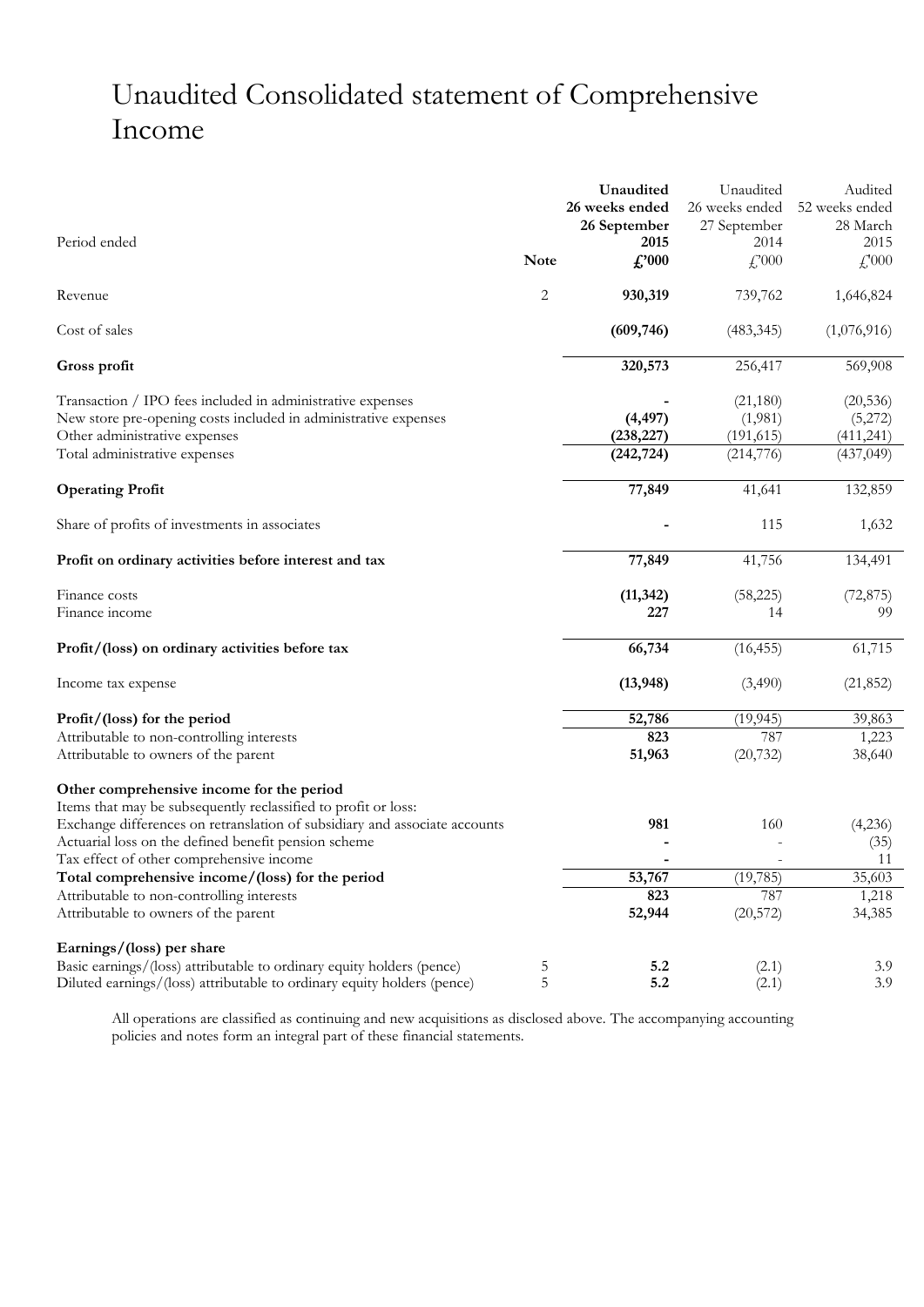## Unaudited Consolidated statement of Financial Position

|                                                   |             | 26 September   | 27 September | 28 March    |
|---------------------------------------------------|-------------|----------------|--------------|-------------|
|                                                   |             | 2015           | 2014         | 2015        |
|                                                   | <b>Note</b> | $\pounds$ '000 | f''(000)     | £,000       |
| <b>Assets</b>                                     |             |                |              |             |
| Non-current                                       |             |                |              |             |
| Goodwill                                          | 7           | 835,637        | 836,941      | 835,258     |
| Intangible assets                                 | 7           | 100,524        | 100,276      | 99,695      |
| Property, plant and equipment                     | 8           | 123,887        | 90,349       | 101,823     |
| Other non-current financial assets                |             |                | 1,626        |             |
| Investments accounted for using the equity method |             | 3,822          | 2,208        | 3,822       |
| Deferred tax asset                                |             | 194            | 233          | 354         |
|                                                   |             | 1,064,064      | 1,031,633    | 1,040,952   |
| <b>Current assets</b>                             |             |                |              |             |
| Cash and cash equivalents                         |             | 32,819         | 15,412       | 64,943      |
| Inventories                                       |             | 302,904        | 219,345      | 238,922     |
| Trade and other receivables                       |             | 66,387         | 56,910       | 64,845      |
| Other current financial assets                    |             | 6,527          | 1,804        | 1,145       |
| Income tax receivable                             |             | 160            | 289          |             |
|                                                   |             | 408,797        | 293,760      | 369,855     |
|                                                   |             |                |              |             |
| Total assets                                      |             | 1,472,861      | 1,325,393    | 1,410,807   |
|                                                   |             |                |              |             |
| <b>Equity</b>                                     |             |                |              |             |
| Share capital                                     | 9           | (100,000)      | (100,000)    | (100,000)   |
| Share premium                                     |             | (2,577,668)    | (2,600,000)  | (2,600,000) |
| Merger reserve                                    |             | 1,979,131      | 1,979,131    | 1,979,131   |
| Retained (earnings)/loss                          |             | (59, 187)      | 40,096       | (10,392)    |
| Legal Reserve                                     |             | (614)          |              |             |
| Put/call option reserve                           |             | 13,855         | 13,855       | 13,855      |
| Foreign exchange reserve                          |             | 3,251          | (164)        | 4,232       |
| Non-controlling interest                          |             | (11, 478)      | (10,315)     | (10, 655)   |
|                                                   |             | (752, 710)     | (677, 397)   | (723,829)   |
| Non-current liabilities                           |             |                |              |             |
| Interest-bearing loans and borrowings             | 10          | (434, 450)     | (433,289)    | (433,758)   |
| Finance lease liabilities                         |             | (4,507)        | (5,816)      | (4,918)     |
| Other liabilities                                 |             | (56, 285)      | (41, 471)    | (52, 381)   |
| Other financial liabilities                       |             | (14, 924)      | (13, 141)    | (14,219)    |
| Deferred tax liabilities                          |             | (22, 280)      | (20, 543)    | (21, 199)   |
| Provisions                                        |             | (1, 303)       | (2,636)      | (1, 430)    |
|                                                   |             | (533,749)      | (516, 896)   | (527, 905)  |
| <b>Current liabilities</b>                        |             |                |              |             |
| Trade and other payables                          |             | (167, 375)     | (121, 120)   | (143, 595)  |
| Finance lease liabilities                         |             | (961)          | (1, 142)     | (1,066)     |
| Other financial liabilities                       |             | (411)          |              | (642)       |
| Income tax payable                                |             | (11, 747)      | (2,147)      | (7,940)     |
| Provisions                                        |             | (5,908)        | (6,691)      | (5,830)     |
|                                                   |             | (186, 402)     | (131, 100)   | (159,073)   |
|                                                   |             |                |              |             |
| <b>Total liabilities</b>                          |             | (720, 151)     | (647, 996)   | (686, 978)  |
|                                                   |             |                |              |             |
| Total equity and liabilities                      |             | (1, 472, 861)  | (1,325,393)  | (1,410,807) |
|                                                   |             |                |              |             |

The accompanying accounting policies and notes form an integral part of this financial information. The condensed financial statements were approved by the Board of Directors and authorised for issue on 13 November 2015 and signed on their behalf by: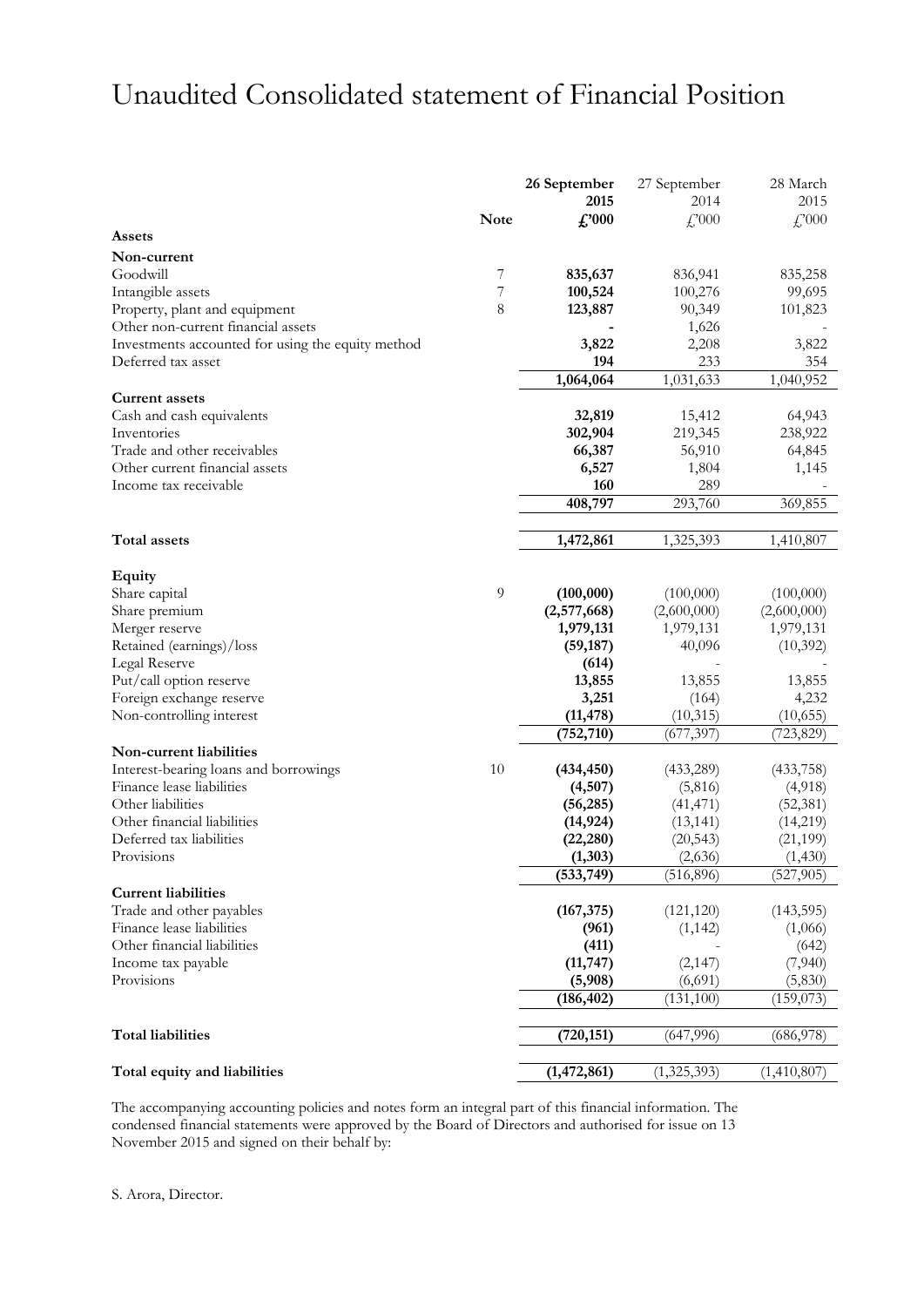# Unaudited Consolidated statement of Changes in Shareholders' Equity

|                                                                                                                                | <b>Share</b><br>capital<br>£'000 | Share<br>premium<br>$\pounds$ '000 | Retained<br>earnings<br>$\pounds$ '000 | Legal<br>reserve<br>$\pounds$ '000 | Merger<br>reserve<br>$\pounds$ '000 | Foreign<br>exch.<br>reserve<br>£'000 | Put/<br>call<br>option<br>reserve<br>$\pounds$ '000 | Non-<br>$_{\rm co}$<br>ntrol-<br>ling<br>interest<br>£'000 | Total<br>share-<br>holders'<br>equity<br>£'000 |
|--------------------------------------------------------------------------------------------------------------------------------|----------------------------------|------------------------------------|----------------------------------------|------------------------------------|-------------------------------------|--------------------------------------|-----------------------------------------------------|------------------------------------------------------------|------------------------------------------------|
| Balance at 29 March 2014                                                                                                       | 97,222                           | 2,527,778                          | (19, 415)                              |                                    | $-(2,625,000)$                      | 4                                    | $\overline{\phantom{a}}$                            | $\overline{\phantom{a}}$                                   | (19, 411)                                      |
| Reserve balances recognised on acquisition                                                                                     |                                  |                                    |                                        |                                    |                                     |                                      | (13,855)                                            | 9,568                                                      | (4,287)                                        |
| Effect of Group reconstruction<br>Effect of raising equity during IPO exercise<br>Dividend payment to non-controlling interest | 2,778                            | 72,222                             |                                        |                                    | 645,869                             |                                      |                                                     | (40)                                                       | 645,869<br>75,000<br>(40)                      |
| Effect of Share options<br>Total for transactions with owners                                                                  | 2,778                            | 72,222                             | 51<br>51                               | $\frac{1}{2}$                      | 645,869                             |                                      |                                                     | (40)                                                       | 51<br>720,880                                  |
| Loss for the period                                                                                                            |                                  |                                    | (20, 732)                              |                                    |                                     |                                      |                                                     | 787                                                        | (19, 945)                                      |
| Other comprehensive income<br>Exchange differences on retranslation of                                                         |                                  |                                    |                                        |                                    |                                     |                                      |                                                     |                                                            |                                                |
| subsidiary<br>Total comprehensive loss for the period                                                                          |                                  | $\overline{a}$                     | (20, 732)                              |                                    |                                     | 160<br>160                           |                                                     | 787                                                        | 160<br>(19, 785)                               |
| Balance at 27 September 2014                                                                                                   | 100,000                          | 2,600,000                          | (40,096)                               |                                    | $-$ (1,979,131)                     | 164                                  | (13, 855)                                           | 10,315                                                     | 677,397                                        |
|                                                                                                                                |                                  |                                    |                                        |                                    |                                     |                                      |                                                     |                                                            |                                                |
| Final purchase price exercise adjustments                                                                                      |                                  |                                    |                                        |                                    |                                     |                                      |                                                     | (53)                                                       | (53)                                           |
| Dividend payment to owners<br>Dividend payment to non-controlling interest<br>Effect of share options                          |                                  |                                    | (9,000)<br>135                         |                                    |                                     |                                      |                                                     | $\overline{a}$<br>(38)                                     | (9,000)<br>(38)<br>135                         |
| Total for transactions with owners                                                                                             |                                  |                                    | (8, 865)                               |                                    |                                     |                                      |                                                     | (38)                                                       | (8,903)                                        |
| Profit for the period<br>Other comprehensive income<br>Exchange differences on retranslation of                                |                                  |                                    | 59,372                                 |                                    |                                     |                                      |                                                     | 436                                                        | 59,808                                         |
| subsidiaries and associates                                                                                                    |                                  |                                    |                                        |                                    |                                     | (4,396)                              |                                                     | $\overline{\phantom{a}}$                                   | (4,396)                                        |
| Other items and tax effect<br>Total comprehensive income for the period                                                        |                                  | $\overline{a}$                     | (19)<br>59,353                         |                                    |                                     | (4,396)                              |                                                     | (5)<br>431                                                 | (24)<br>55,388                                 |
|                                                                                                                                |                                  |                                    |                                        |                                    |                                     |                                      |                                                     |                                                            |                                                |
| Balance at 28 March 2015                                                                                                       | 100,000                          | 2,600,000                          | 10,392                                 |                                    | $ (1,979,131)$                      | (4,232)                              | (13, 855)                                           | 10,655                                                     | 723,829                                        |
| <b>Allocation to Legal Reserve</b>                                                                                             |                                  |                                    | (614)                                  | 614                                |                                     |                                      |                                                     |                                                            |                                                |
| Dividend payment to owners<br>Effect of share options                                                                          |                                  | (22, 332)                          | (2,668)<br>114                         |                                    |                                     |                                      |                                                     |                                                            | (25,000)<br>114                                |
| Total for transactions with owners                                                                                             | $\blacksquare$                   | (22, 332)                          | (2, 554)                               | L,                                 | $\blacksquare$                      |                                      | $\blacksquare$                                      | $\blacksquare$                                             | (24, 886)                                      |
| Profit for the period<br>Other comprehensive income<br>Exchange differences on retranslation of                                |                                  |                                    | 51,963                                 |                                    |                                     |                                      |                                                     | 823                                                        | 52,786                                         |
| subsidiaries and associates                                                                                                    |                                  |                                    |                                        |                                    |                                     | 981                                  |                                                     |                                                            | 981                                            |
| Total comprehensive income for the period                                                                                      |                                  | $\blacksquare$                     | 51,963                                 |                                    |                                     | 981                                  |                                                     | 823                                                        | 53,767                                         |
| <b>Balance at 26 September 2015</b>                                                                                            | 100,000                          | 2,577,668                          | 59,187                                 |                                    | 614 (1,979,131)                     | (3,251)                              | (13, 855)                                           | 11,478                                                     | 752,710                                        |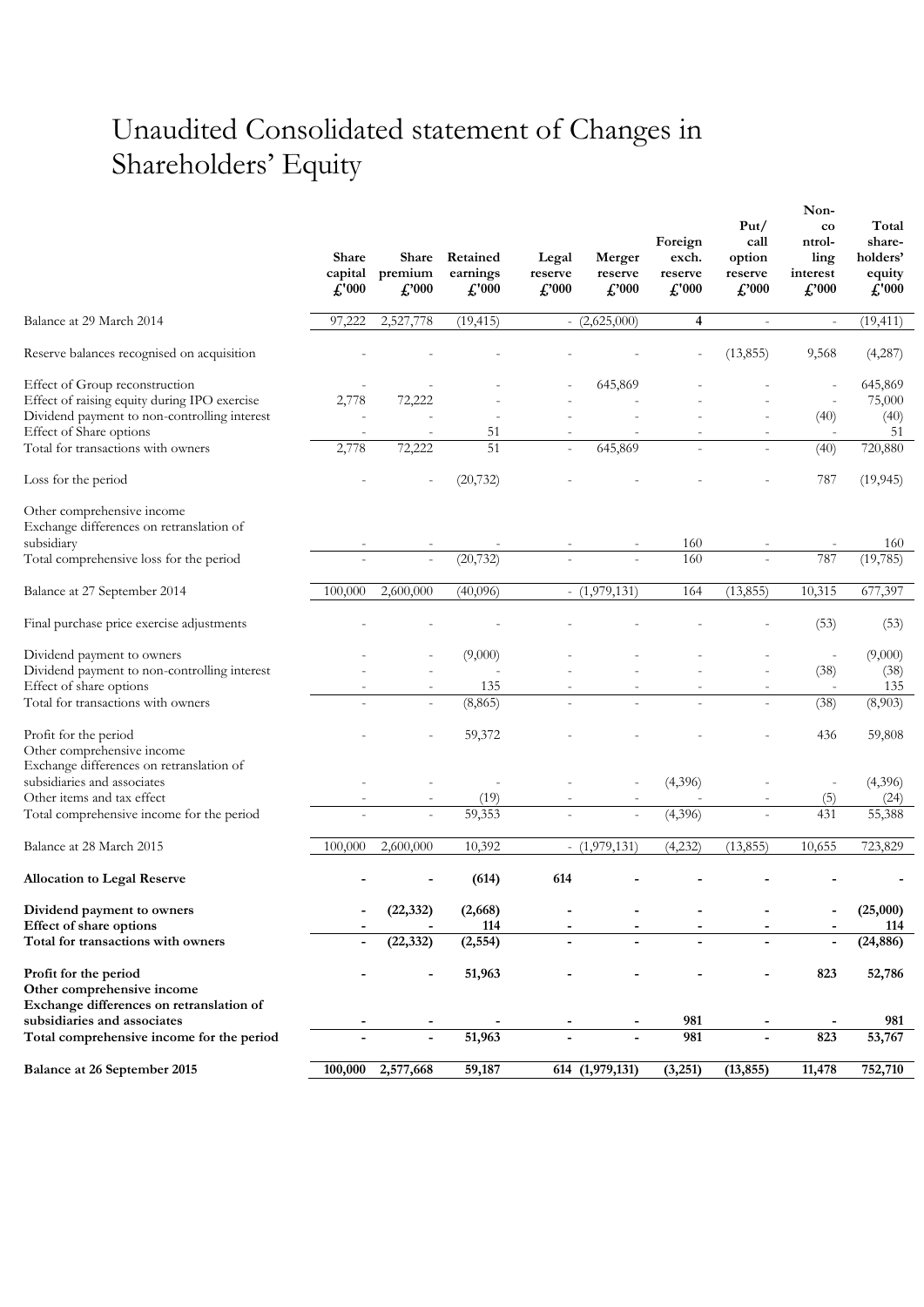# Unaudited Consolidated statement of Cash Flows

|                                                            |             | Unaudited      | Unaudited      | Audited        |
|------------------------------------------------------------|-------------|----------------|----------------|----------------|
|                                                            |             | 26 weeks ended | 26 weeks ended | 52 weeks ended |
|                                                            |             | 26 September   | 27 September   | 28 March       |
| Period ended                                               |             | 2015           | 2014           | 2015           |
|                                                            | <b>Note</b> | $\pounds 000$  | f,000          | $f''_{1000}$   |
| Cash flows from operating activities                       |             |                |                |                |
| Cash generated from operations                             | 11          | 44,126         | 43,135         | 152,880        |
| Fees associated with acquisitions and refinancing          |             |                | (7,251)        | (8,160)        |
| Fees associated with the IPO and associated restructuring  |             |                | (12,318)       | (19,709)       |
| Income tax paid                                            |             | (8,929)        | (2, 116)       | (13, 726)      |
| Net cash flows from operating activities                   |             | 35,197         | 21,450         | 111,285        |
| Cash flows from investing activities                       |             |                |                |                |
| Purchase of property, plant and equipment                  |             | (31, 055)      | (12, 514)      | (35,667)       |
| Purchase of intangible assets                              |             | (1, 145)       | (63)           | (248)          |
| Acquisition of subsidiaries net of cash received           |             |                | (54, 503)      | (54, 356)      |
| Settlement of PLTA liability on the acquired balance sheet |             |                | (5, 465)       | (5, 465)       |
| Proceeds from the sale of property, plant and equipment    |             | 94             | 165            | 2,735          |
| Interest received                                          |             | 107            | 14             | 99             |
| Net cash flows from investing activities                   |             | (31, 999)      | (72, 366)      | (92, 902)      |
| Cash flows from financing activities                       |             |                |                |                |
| Net (payment)/receipt of bank loans                        |             |                | (17, 625)      | (17, 625)      |
| Receipt from share issue                                   |             |                | 75,000         | 75,000         |
| Interest paid                                              |             | (9,741)        | (15,366)       | (25, 534)      |
| Dividends paid to non-controlling interest                 |             |                | (40)           | (78)           |
| Dividends paid to owners of the parent                     |             | (25,000)       |                | (9,000)        |
| Repayment of finance lease                                 |             | (581)          | (495)          | (1,057)        |
| Net cash flows from financing activities                   |             | (35, 322)      | 41,474         | 21,706         |
| Net increase/(decrease) in cash and cash equivalents       |             | (32, 124)      | (9, 442)       | 40,089         |
| Cash and cash equivalents at the beginning of the period   |             | 64,943         | 24,854         | 24,854         |
| Cash and cash equivalents at the end of the period         |             | 32,819         | 15,412         | 64,943         |
| Cash and cash equivalents comprise:                        |             |                |                |                |
| Cash at bank and in hand                                   |             | 32,819         | 15,412         | 64,943         |
|                                                            |             | 32,819         | 15,412         | 64,943         |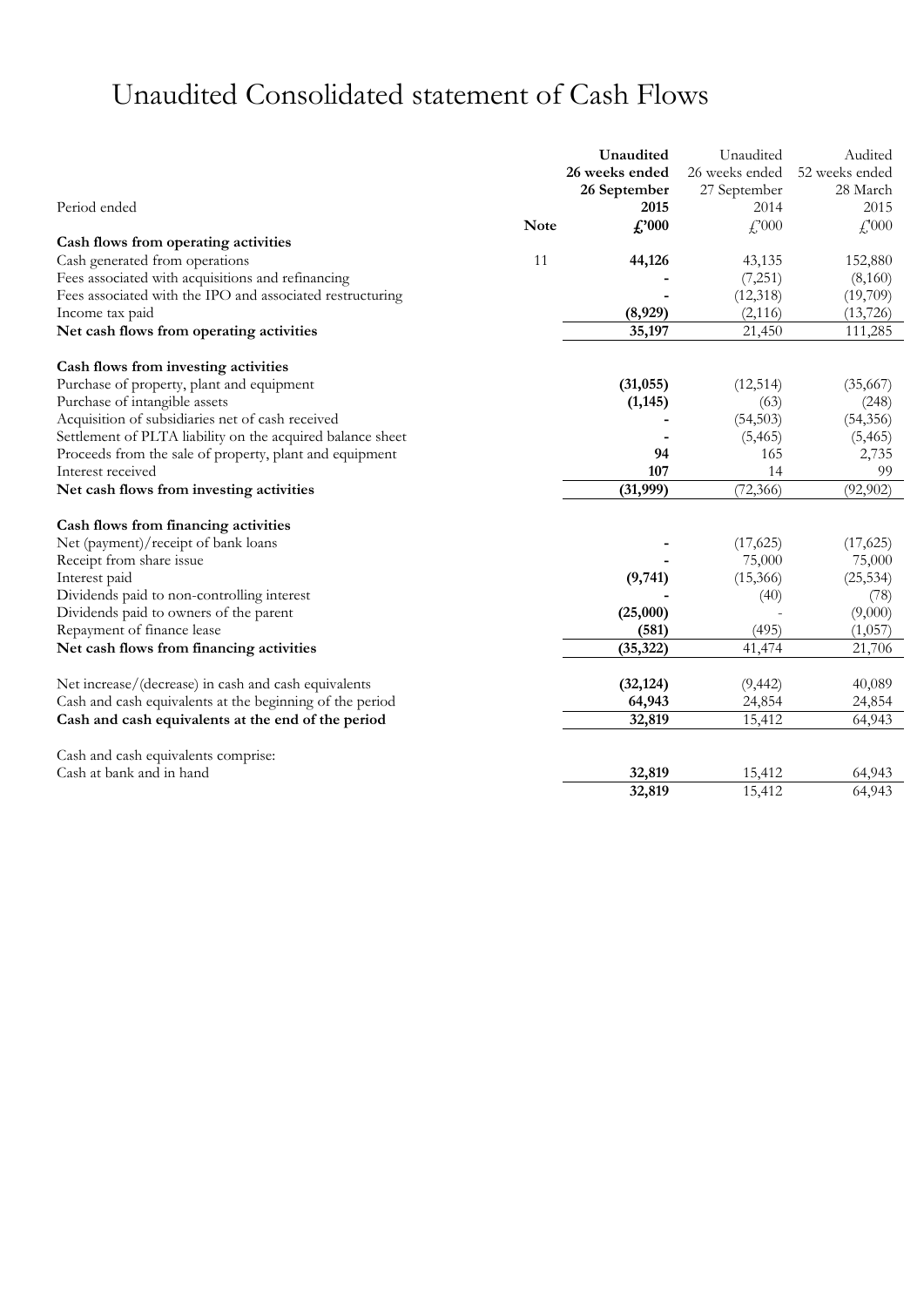## Notes to the financial information

#### **1 General Information and Basis of Preparation**

The results for the first half of the financial year have not been audited and are prepared on the basis of the accounting policies set out in the Group's last set of consolidated accounts released by the ultimate controlling party, B&M European Value Retail S.A., a company listed on the London Stock Exchange and incorporated in Luxembourg.

The financial information has been prepared in accordance with the Disclosure and Transparency Rules of the Financial Conduct Authority (DTR) and with International Accounting Standard (IAS) 34 – "Interim Financial Reporting" as endorsed by the European Union.

The Group's trade is general retail, with trading taking place in the UK and Germany.

The principal accounting policies have remained unchanged from the prior financial information for B&M European Value Retail S.A. for the period to 28 March 2015.

Luxembourg companies are required to allocate a minimum of 5% of their annual net income to a Legal Reserve, until this reserve is equal to 10% of their subscribed capital. This reserve may not be distributed.

The financial statements for B&M European Value Retail S.A. for the period to 28 March 2015 have been reported on by the Group auditor and delivered to the Luxembourg Registrar of Companies. The audit report was unqualified.

The financial information is presented in pounds sterling and all values are rounded to the nearest thousand (£'000), except when otherwise indicated.

This consolidated financial information does not constitute statutory financial statements.

#### **Reconstruction, refinancing and listing of the Group**

B&M European Value Retail S.A. (the "company") was incorporated on 19 May 2014 and acquired the entire issued share capital of the previous Group parent, B&M European Value Retail 1 S.à r.l. on 17 June 2014. On this same date the company was listed on the London Stock Exchange.

Full details of the reconstruction and subsequent listing can be found in the financial statements issued by the company for the period to 28 March 2015.

#### **Basis of Consolidation**

This Group financial information consolidates the financial information of the company and its subsidiary undertakings together with the Group's share of the net assets and results of associated undertakings for the period from 29 March 2015 to 26 September 2015. Acquisitions of subsidiaries are dealt with by the acquisition method of accounting. The results of companies acquired are included in the consolidated statement of comprehensive income from the acquisition date.

Control is achieved when the Group is exposed, or has rights, to variable returns from its involvement with the investee and has the ability to affect those returns through its power over the investee.

Specifically, the Group controls an investee if and only if the Group has:

- Power over the investee (i.e. existing rights that give it the current ability to direct the relevant activities of the investee)
- Exposure, or rights, to variable returns from its involvement with the investee, and
- The ability to use its power over the investee to affect its returns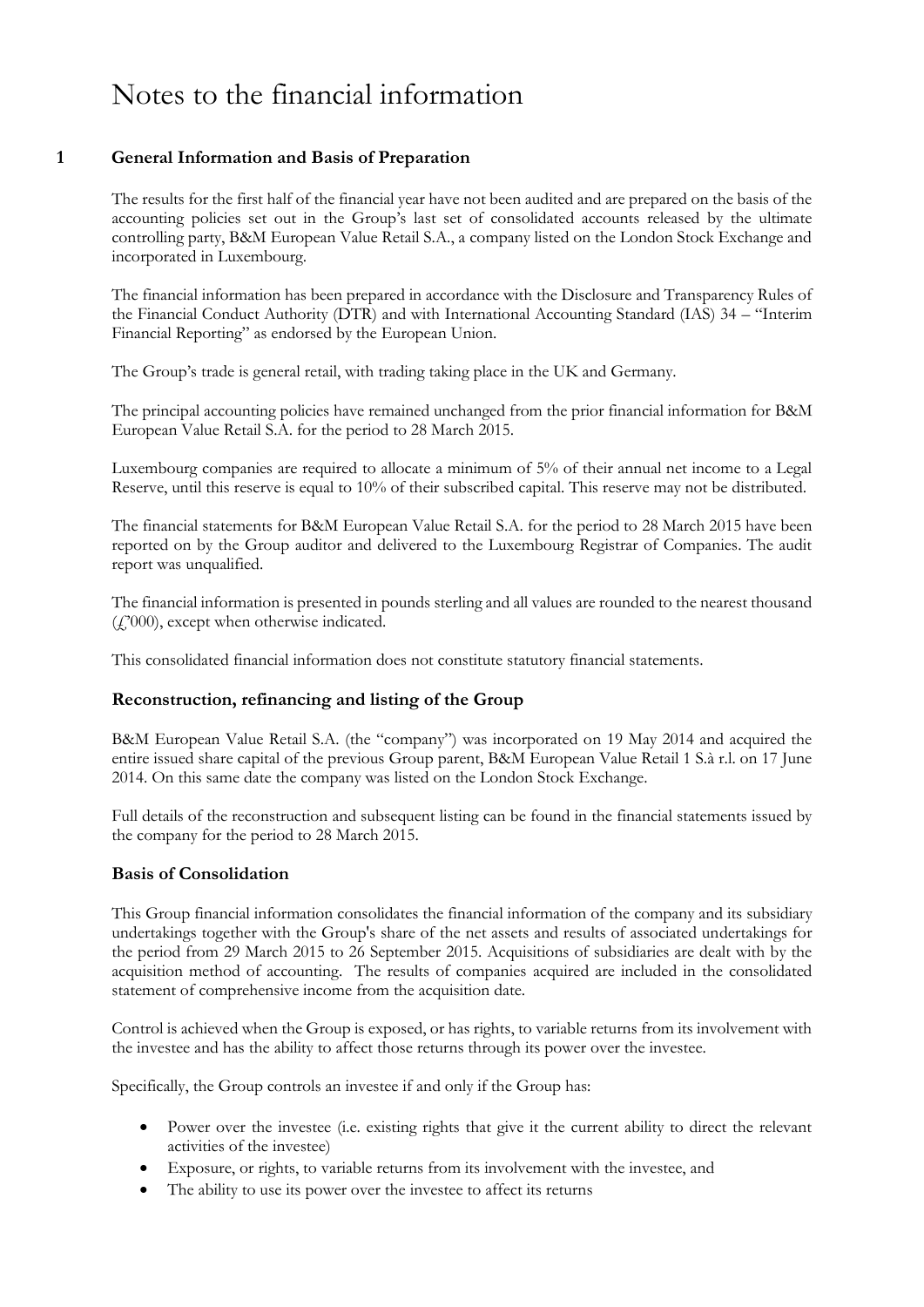When the Group has less than a majority of the voting or similar rights of an investee, the Group considers all relevant facts and circumstances in assessing whether it has power over an investee, including:

- The contractual arrangement with the other vote holders of the investee
- Rights arising from other contractual arrangements
- The Group's voting rights and potential voting rights

The Group re-assesses whether or not it controls an investee if facts and circumstances indicate that there are changes to one or more of the three elements of control. Consolidation of a subsidiary begins when the Group obtains control over the subsidiary and ceases when the Group loses control of the subsidiary. Assets, liabilities, income and expenses of a subsidiary acquired or disposed of during the year are included in the statement of comprehensive income from the date the Group gains control until the date the Group ceases to control the subsidiary, excluding the situations as outlined in the basis of preparation.

#### **Going concern**

The Group has in place significant financing facilities which are due for renewal in 2019 and 2020, and operations which are cash generative. The directors have considered this and the company's current forecasts, and determined that it is appropriate to continue to use the going concern basis for production of these financial statements.

#### **Critical judgments and key sources of estimation uncertainty**

The key assumptions concerning the future and other key sources of estimation uncertainty at the reporting date, that have a significant risk of causing a material adjustment to the carrying amounts of assets and liabilities within the next financial year, are described below. The Group based its assumptions and estimates on parameters available when the financial information was prepared. Existing circumstances and assumptions about future developments, however, may change due to market changes or circumstances arising beyond the control of the Group. Such changes are reflected in the assumptions when they occur.

#### Impairment of non-financial assets

Impairment exists when the carrying value of an asset or cash generating unit exceeds its recoverable amount, which is the higher of its fair value less costs to sell and its value in use.

The fair value less costs to sell calculation is based on available data from binding sales transactions, conducted at arm's length for similar assets or observable market prices less incremental costs for disposing of the asset. The value in use calculation is based on a discounted cash flow model. The cash flows are derived from the budget for the next five years and do not include restructuring activities that the Group is not yet committed to or significant future investments that will enhance the performance of the CGU being tested.

The recoverable amount is most sensitive to the discount rate used for the discounted cash flow model as well as the expected future cash inflows and the growth rate used for extrapolation purposes. The key assumptions used to determine the recoverable amount for the different CGUs, including a sensitivity analysis, have been disclosed in the company's annual report.

#### Investments in Associates

Multi-lines International Company Ltd (Multi-lines), which is 50% owned by the Group, has been considered by management to be an associate rather than a subsidiary or a joint venture. Under IFRS 10 control is determined by:

- Power over the investee.
- Exposure, or rights, to variable returns from its involvement with the investee.
- The ability to use its power over the investee to affect the amount of the investor's returns.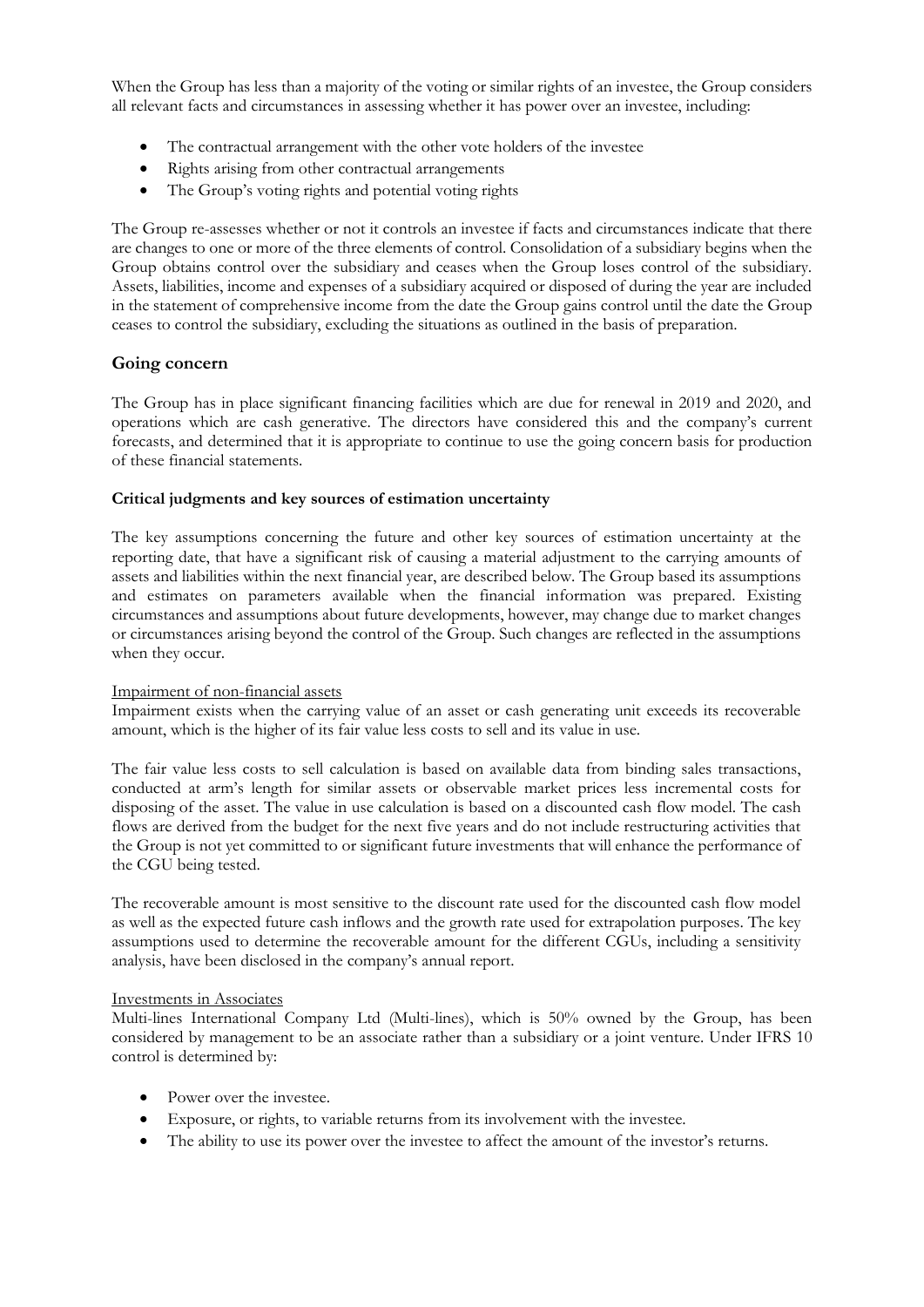Although 50% owned, Multi-Lines have their own independent management who operate without direct oversight of Group management on a day to day basis. Therefore the level of power over the business is considered to be more in keeping with that of an associate than a joint-venture, and hence it has been treated as such within these consolidated accounts.

#### Intangible brand assets

Due to acquisitions in prior years the Group carries intangible brand assets with indefinite lives.

The indefinite life is considered to remain appropriate because of several factors, chief amongst which was that the growth potential of the B&M and Jawoll businesses, which are considered by management to be long-term phenomenon.

#### Put/call options on Jawoll non-controlling interest

The purchase agreement for Jawoll in April 2014 included call and put options over the shares not purchased by the Group, representing 20% of Jawoll. The options are arranged such that it is considered likely that either the call or put option will be taken at the exercise date in 2019.

The exercise price of the options contain a variable element and as such the risk and rewards of the options are considered to remain with the non-controlling interest. The purchase of the non-controlling interest will be recognised upon exercise of one of the options.

A financial liability has been recognised carried at amortised cost to represent the expected exercise price, with the corresponding debit entry to the put/call option reserve. Management have estimated the future measurement inputs in arriving at this value, using knowledge of current performance, expected growth and planned strategy. Any subsequent movements in the liability will be recognised in profit or loss.

#### **Standards and interpretations not yet applied by the Group**

New and amended standards and interpretations adopted by the Group;

- IFRIC 21, "Levies", sets out the accounting for an obligation to pay a levy if that liability is within the scope of IAS 37, "Provisions". The interpretation addresses what the obligating event is that gives rise to pay a levy and when a liability should be recognised. The adoption of IFRIC 21 does not have a significant impact for the Group.
- Annual improvements 2011–2013. The amendments include changes from the 2011–13 cycle of the annual improvements project that affects four standards: IFRS 1, "First time adoption", IFRS 3 "Business combination", IFRS 13, "Fair value measurement" and IAS 40, "Investment property". The application of these amendments had no significant impact for the Group.
- Annual improvements 2010–2012. These amendments include changes from the 2010–12 cycle of the annual improvements project, that affect several standards: IFRS 2, "Share-based payment",
- IFRS 3, "Business Combinations", IFRS 8, "Operating segments", IFRS 13, "Fair value measurement", IAS 16, "Property, plant and equipment", IAS 38, "Intangible assets", IAS 37, "Provisions, contingent liabilities and contingent assets", and IAS 39, "Financial instruments – Recognition and measurement". The application of these amendments had no significant impact for the Group.
- IAS 19 revised, "Defined Benefit Plans: Employee Contributions" effective for annual periods beginning on or after 1 July 2014. The application of this amendment had no impact for the Group.

Standards and amendments to existing standards that are not yet effective and have not been early adopted by the Group:

The following new standards and amendments have been published but are not effective for the Group's accounting period beginning on 1 April 2015. All these standards and amendments have not yet been endorsed by the European Union.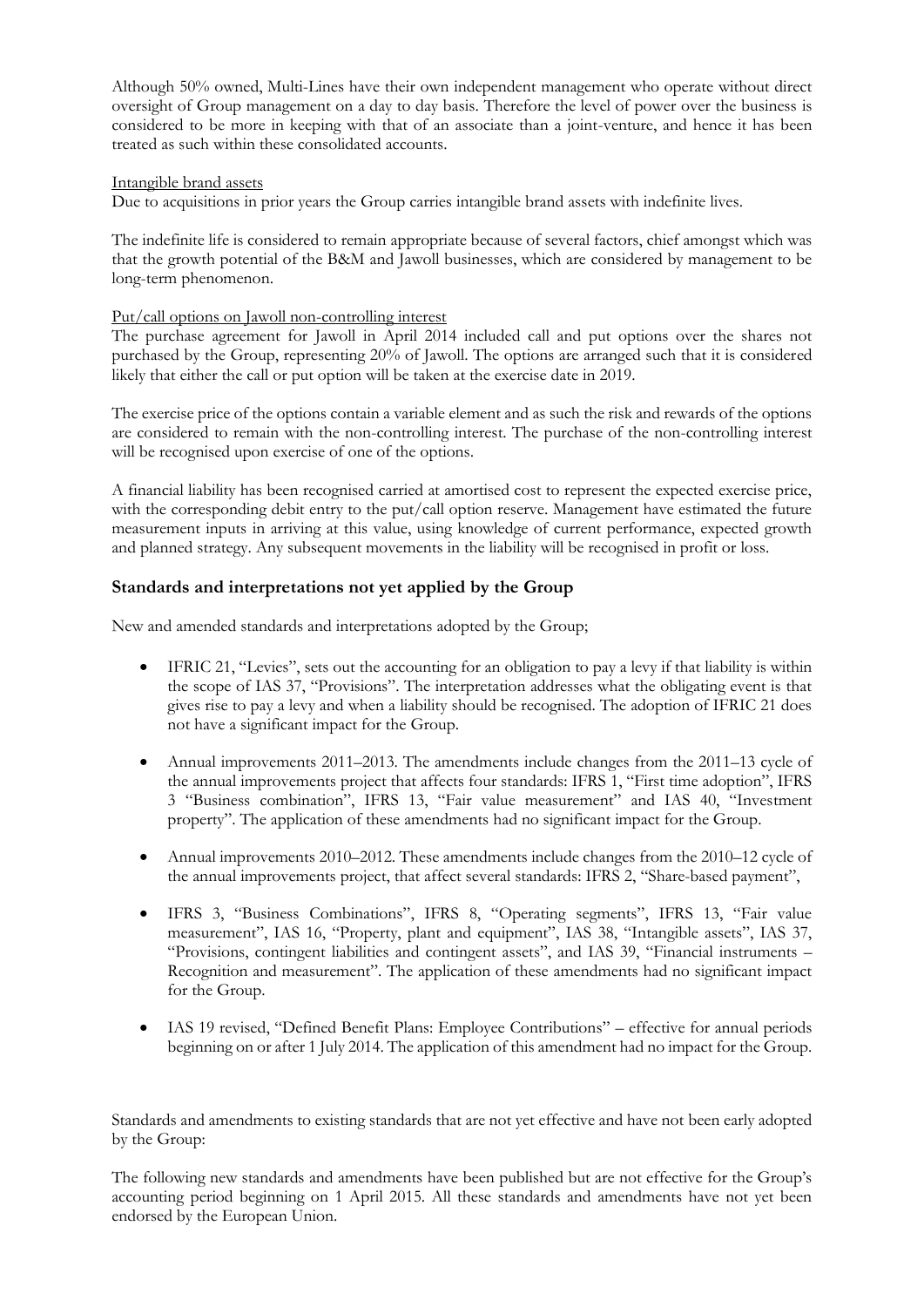- "Disclosure Initiative (Amendments to IAS 1)" effective from 1 January 2016 to encourage companies to apply professional judgement in determining the information to disclose in their financial statements36;
- Amendments to IAS 16, "Property, plant and equipment" and IAS 38, "Intangible assets" on depreciation and amortisation – effective from 1 January 2016. IASB has clarified that the use of revenue-based methods to calculate the depreciation of an asset is not appropriate because revenue generated by an activity that includes the use of an asset generally reflects factors other than the consumption of the economic benefits embodied in the asset. The IASB has also clarified that revenue is generally presumed to be an inappropriate basis for measuring the consumption of the economic benefits embodied in an intangible asset. However, past the headline is a rebuttable presumption, and revenue-based amortisation is permitted when it can be demonstrated that revenue and the consumption of the economic benefits of the intangible asset are highly correlated;
- Amendment to IAS 27, "Separate financial statements", on equity method on separate financial statements – effective from 1 January 2016;
- Amendment to IFRS 10, "Consolidated financial statements", IFRS 12 "Disclosure of interests in other entities" and IAS 28, "Associates and joint ventures" on sale or contribution of assets and on investment entities applying the consolidation exception – effective from 1 January 2016;
- Amendment to IFRS 11, "Joint arrangements" on acquisition of an interest in a joint operation effective from 1 January 2016;
- Annual improvements 2012–2014 effective from 1 January 2016
- IFRS 9, "Financial instruments" effective from 1 January 2018. The IASB has published the complete version of IFRS 9 which replaces IAS 39. This final version includes requirements on the classification and measurement of financial assets and liabilities; it also includes an expected credit losses model that replaces the incurred loss impairment model used today and redefine the guidance regarding the hedge accounting;
- IFRS 14, "Regulatory deferral accounts" effective from 1 January 2016;
- IFRS 15, "Revenue from contracts with customers" applies to all contracts with customers except those that are financial instruments, leases or insurance contracts and introduces a five-step process that the Group will have to follow. The new Standard goes beyond just "commercial effect", "fair value" and "risk and rewards" and will also result in a significant increase in the volume of disclosures related to revenue. IFRS 15 will be applicable for reporting periods beginning on or after 1 January 2018.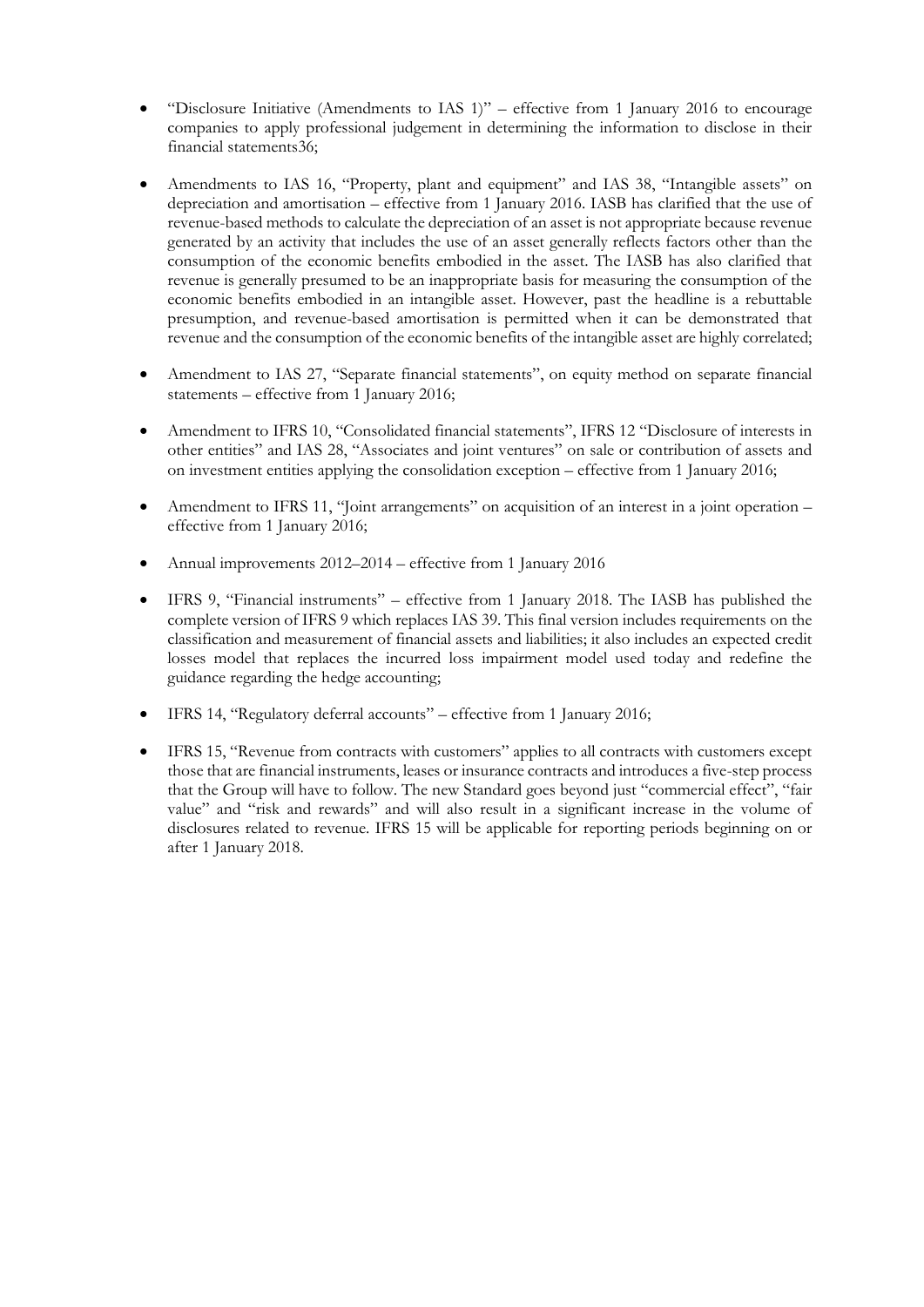#### **2 Segmental information**

IFRS 8 ("Operating segments") requires the Group's segments to be identified on the basis of internal reports about the components of the Group that are regularly reviewed by the chief operating decision maker to assess performance and allocate resources across each reporting segment.

For management purposes, the Group is organised into two reportable segments, being the UK retail segment and the German retail segment (since acquisition of Jawoll on April 30 2014).

The chief operating decision maker has been identified as the executive directors who monitor the operating results of the retail segments for the purpose of making decisions about resource allocation and performance assessment.

The Group's financing (including finance costs and finance income) and income taxes are managed on a group basis, though the standard rate of tax has been applied to the segmental results to aid comparison.

| 26 week period to 26 September 2015                         | UK            | Germany        |                              |                             |
|-------------------------------------------------------------|---------------|----------------|------------------------------|-----------------------------|
|                                                             | Retail        | Retail         | Corporate                    | Total                       |
|                                                             | $\pounds 000$ | $\pounds$ '000 | $\pounds 000$                | $\pounds 000$               |
|                                                             |               |                |                              |                             |
| Revenue                                                     | 861,731       | 68,588         |                              | 930,319                     |
| Gross profit                                                | 295,492       | 25,081         | $\qquad \qquad \blacksquare$ | 320,573                     |
| <b>EBITDA</b>                                               | 75,038        | 7,272          | 5,004                        | 87,314                      |
| Interest received                                           | 107           |                | 120                          | 227                         |
| Interest expense                                            | (8)           | (73)           | (11,261)                     | (11, 342)                   |
| Income tax expense                                          | (13, 399)     | (1,764)        | 1,215                        | (13, 948)                   |
| Segment profit/(loss)                                       | 53,597        | 3,545          | (4,356)                      | 52,786                      |
| Total assets                                                | 1,367,577     | 94,373         | 10,911                       | 1,472,861                   |
| <b>Total liabilities</b>                                    | (219, 656)    | (15, 415)      | (485,080)                    | (720, 151)                  |
| Other disclosures:                                          |               |                |                              |                             |
| Capital expenditure (including intangible)                  | (30,271)      | (1, 914)       | (15)                         | (32,200)                    |
| <b>Depreciation and Amortisation</b>                        | (8, 141)      | (1, 321)       | (3)                          | (9, 465)                    |
| Share of profit of associates                               |               |                |                              |                             |
| Investment in associates accounted for by the equity        |               |                |                              |                             |
| method                                                      |               |                | 3,822                        | 3,822                       |
|                                                             |               |                |                              |                             |
| 26 week period to 27 September 2014                         | UK            | Germany        |                              |                             |
|                                                             | Retail        | Retail         | Corporate                    | Total                       |
|                                                             | £,000         | f,000          | $\mathcal{L}^{000}$          | $\textcolor{red}{f}^{2000}$ |
|                                                             |               |                |                              |                             |
| Revenue                                                     | 680,952       | 58,810         |                              | 739,762                     |
| Gross profit                                                | 234,232       | 22,185         |                              | 256,417                     |
| <b>EBITDA</b>                                               | 68,235        | 6,984          | (26,260)                     | 48,959                      |
| Interest received                                           | 9             | 5              |                              | 14                          |
| Interest expense                                            | (88)          | (84)           | (58,053)                     | (58, 225)                   |
| Income tax expense                                          | (13,070)      | (1,686)        | 11,266                       | (3,490)                     |
| Segment profit/(loss)                                       | 49,170        | 3,934          | (73,049)                     | (19, 945)                   |
| Total assets                                                | 1,221,262     | 95,632         | 8,499                        | 1,325,393                   |
| Total liabilities                                           | (150,790)     | (18, 759)      | (478, 447)                   | (647,996)                   |
| Other disclosures:                                          |               |                |                              |                             |
| Capital expenditure (including intangible)                  | (12,033)      | (544)          |                              | (12, 577)                   |
| Depreciation and Amortisation                               | (5, 915)      | (1,286)        | (2)                          | (7,203)                     |
| Share of profit of associates                               |               |                | 115                          | 115                         |
| Investment in associates accounted for by the equity method |               |                | 2,208                        | 2,208                       |
|                                                             |               |                |                              |                             |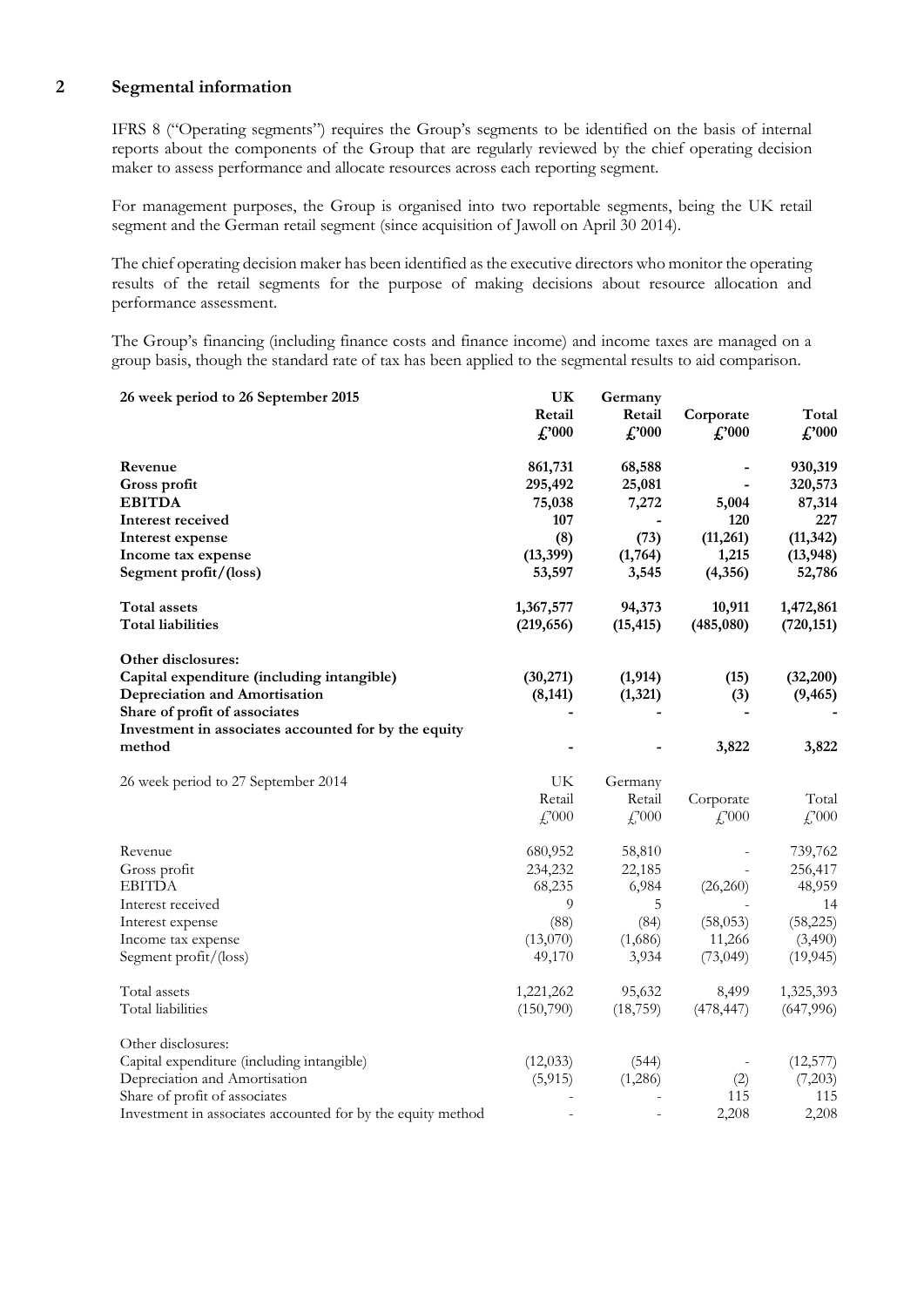| 52 week period to 28 March 2015                             | UK            | Germany        |                       |           |
|-------------------------------------------------------------|---------------|----------------|-----------------------|-----------|
|                                                             | Retail        | Retail         | Corporate             | Total     |
|                                                             | $f_{00}^{00}$ | $f_{1}^{2}000$ | $\frac{17000}{25000}$ | f''(000)  |
| Revenue                                                     | 1,526,181     | 120,643        |                       | 1,646,824 |
| Gross profit                                                | 525,497       | 44,411         |                       | 569,908   |
| <b>EBITDA</b>                                               | 163,166       | 10,659         | (23,660)              | 150,165   |
| Interest received                                           | 80            | 19             |                       | 99        |
| Interest expense                                            | (112)         | (181)          | (72, 582)             | (72, 875) |
| Income tax expense                                          | (31, 558)     | (2,305)        | 12,011                | (21, 852) |
| Segment profit/(loss)                                       | 118,717       | 5,379          | (84,233)              | 39,863    |
| Total assets                                                | 1,312,280     | 92,981         | 5,546                 | 1,410,807 |
| Total liabilities                                           | (187, 665)    | (19,763)       | (479, 550)            | (686,978) |
| Other disclosures:                                          |               |                |                       |           |
| Capital expenditure (including intangible)                  | (34,246)      | (1,669)        |                       | (35, 915) |
| Depreciation and Amortisation                               | (12, 859)     | (2,813)        | (2)                   | (15,674)  |
| Share of profit of associates                               |               |                | 1,632                 | 1,632     |
| Investment in associates accounted for by the equity method |               |                | 3,822                 | 3,822     |

#### **3 Reconciliation of EBITDA to the statement of comprehensive income**

EBITDA and adjusted EBITDA are non-IFRS measures and therefore we provide a reconciliation to the statement of comprehensive income below.

The adjusting items that are used in the calculation of adjusted EBITDA have been specified in greater detail (as those items adjusting administrative costs) in note 4.

|                               | 26 weeks ended | 26 weeks ended | 52 weeks ended |
|-------------------------------|----------------|----------------|----------------|
|                               | 26 September   | 27 September   | 28 March       |
| Period to                     | 2015           | 2014           | 2015           |
|                               | $f$ '000       | $f{,}000$      | $f'_{1000}$    |
| Profit/ (loss) for the period | 52,786         | (19, 945)      | 39,863         |
| Add back                      |                |                |                |
| Tax expense                   | 13,948         | 3,490          | 21,852         |
| Finance costs                 | 11,342         | 58,225         | 72,875         |
| Finance income                | (227)          | (14)           | (99)           |
| Depreciation                  | 9,083          | 6,766          | 14,847         |
| Amortisation                  | 382            | 437            | 827            |
| <b>EBITDA</b>                 | 87,314         | 48,959         | 150,165        |
|                               |                |                |                |
| Adjusting items (see note 4)  | (742)          | 24,015         | 24,103         |
| <b>Adjusted EBITDA</b>        | 86,572         | 72,974         | 174,268        |
|                               |                |                |                |

Adjusted EBITDA and related measures are not a measurement of performance or liquidity under IFRS and should not be considered in isolation or as a substitute for measures of profit, or as an indicator of the Group's operating performance or cash flows from operating activities as determined in accordance with IFRS.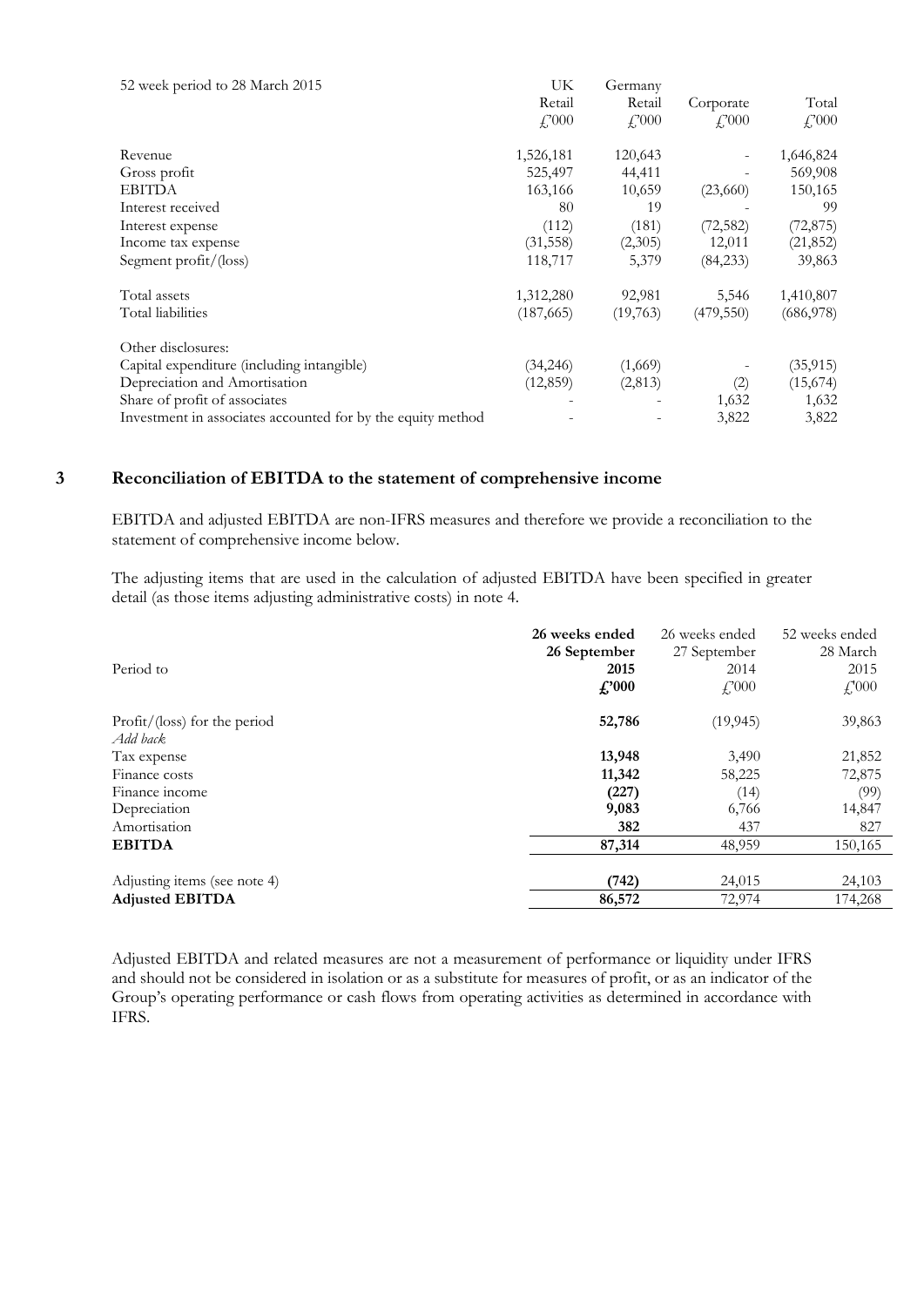### **4 Adjusted profit and loss statement**

| Period to                                      | 26 weeks ended<br>26 September<br>2015<br>$\pounds 000$ | 26 weeks ended<br>27 September<br>2014<br>f,000 | 52 weeks ended<br>28 March<br>2015<br>$\mathcal{L}$ <sup>1</sup> 000 |
|------------------------------------------------|---------------------------------------------------------|-------------------------------------------------|----------------------------------------------------------------------|
| Revenue                                        | 930,319                                                 | 739,762                                         | 1,646,824                                                            |
| Cost of Sales                                  | (609, 746)                                              | (483, 345)                                      | (1,076,916)                                                          |
| <b>Gross Profit</b>                            | 320,573                                                 | 256,417                                         | 569,908                                                              |
| Administrative expenses                        | (243, 466)                                              | (190, 761)                                      | (412, 946)                                                           |
| Add back depreciation and amortisation         | 9,465                                                   | 7,203                                           | 15,674                                                               |
| Share of profits of investments in associates  |                                                         | 115                                             | 1,632                                                                |
| <b>Adjusted EBITDA</b>                         | 86,572                                                  | 72,974                                          | 174,268                                                              |
| Depreciation and amortisation                  | (9, 465)                                                | (7,203)                                         | (15,674)                                                             |
| Adjusted profit before interest and tax        | 77,107                                                  | 65,771                                          | 158,594                                                              |
| Finance costs<br>Finance income                | (10, 773)<br>107                                        | (12, 813)<br>14                                 | (23,702)<br>99                                                       |
|                                                |                                                         |                                                 |                                                                      |
| Adjusted profit before tax                     | 66,441                                                  | 52,972                                          | 134,991                                                              |
| Income tax expense                             | (13, 794)                                               | (12, 037)                                       | (30, 916)                                                            |
| Adjusted profit and total comprehensive income | 52,647                                                  | 40,935                                          | 104,075                                                              |
| Attributable to non-controlling interests      | 860                                                     | 783                                             | 1,241                                                                |
| Attributable to owners of the parent           | 51,787                                                  | 40,152                                          | 102,834                                                              |

The following table shows the detailed listing of adjusting items:

|                                                                   | 26 weeks ended | 26 weeks ended | 52 weeks ended  |
|-------------------------------------------------------------------|----------------|----------------|-----------------|
|                                                                   | 26 September   | 27 September   | 28 March        |
| Period to                                                         | 2015           | 2014           | 2015            |
|                                                                   | $\pounds$ '000 | $f$ , 000      | $f'_{\cdot}000$ |
| Adjustments to administrative expenses                            |                |                |                 |
| Fees related to the IPO                                           |                | (20, 338)      | (19,709)        |
| Fees related to the acquisition of the German entities            |                | (842)          | (827)           |
| Fair value adjustments to foreign exchange and fuel derivatives   | 5,568          | 3,253          | 2,270           |
| Professional fees associated with the prior financing structure   |                | (970)          | (970)           |
| New store pre-opening costs                                       | (4, 497)       | (1,981)        | (5,272)         |
| Foreign exchange movements on intercompany balances               | (83)           | (3,460)        | (2,840)         |
| Property provision and compulsory purchase order income           | (132)          | (207)          | 3,148           |
| Other items which management considered one off in nature         | (114)          | 530            | 97              |
| Total adjustments to administrative expenses                      | 742            | (24, 015)      | (24, 103)       |
| Adjustments to finance costs and income                           |                |                |                 |
| Interest on loans from owners                                     |                | (16, 170)      | (16,170)        |
| One off costs incurred on raising debt finance                    |                | (28, 815)      | (28, 815)       |
| Fair value adjustments on interest swap derivatives               | 120            | (427)          | (2,214)         |
| Unwinding of the option held over the minority interest of Jawoll | (569)          |                | (1, 974)        |
| Total adjustments to finance costs and income                     | (449)          | (45, 412)      | (49, 173)       |
|                                                                   |                |                |                 |
| Adjustments to income tax                                         |                |                |                 |
| Adjustments relating to items adjusting administrative costs      | (130)          | 609            | 557             |
| Adjustments relating to items adjusting finance costs and income  | (24)           | 7,938          | 8,507           |
| Total adjustments to income tax                                   | (154)          | 8,547          | 9,064           |
| Other comprehensive income                                        |                |                |                 |
| Differences relating to retranslation of Group entities           | 981            | 160            | (4,236)         |
| Change in the defined benefit pension liability                   |                |                | (35)            |
| Tax adjustment relating to the pension liability                  |                |                | 11              |
| Total adjustments to other comprehensive income                   | 981            | 160            | (4,260)         |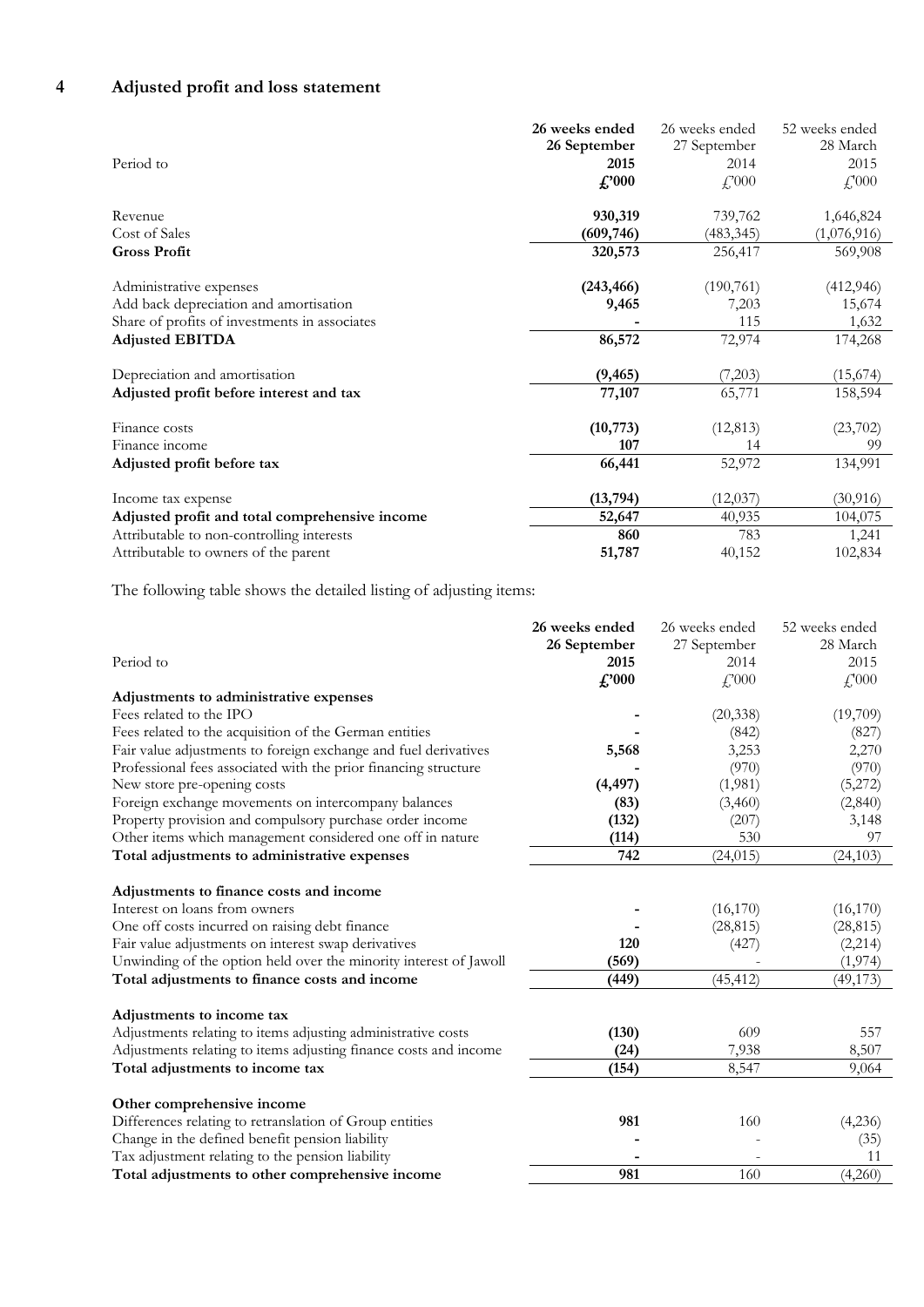Adjusting items are exceptional and non-trading items considered by the directors to not be incurred in the usual underlying running of the trade of the Group. The directors consider the adjusted figures to be a more accurate reflection of the underlying business performance of the Group and believe that this measure provides additional useful information for investors on the Group's performance, as well as being consistent with how business performance is monitored internally.

Adjusting items include expenses relating to new acquisitions, special projects and restructuring expenses (such as IPO, refinancing, maintaining ownership structures), pre-opening new store costs, provisions for onerous leases, regulatory investigations or fines, dilapidation provisions, compulsory purchase order income, foreign exchange gains/(losses), fair value gains/(losses) on derivatives, other comprehensive income items, unwinding interest on items not directly related to the trade of the business, impairment on non-financial assets, profit/(loss) on fixed assets disposal, the expired management LTIP bonus scheme, and the estimated tax effect of these items.

#### **5 Earnings/(loss) per share**

Basic earnings/(loss) per share amounts are calculated by dividing the net profit or loss for the financial period attributable to ordinary equity holders of the parent by the weighted average number of ordinary shares outstanding at each period end.

Diluted earnings/(loss) per share amounts are calculated by dividing the net profit attributable to ordinary equity holders of the parent by the weighted average number of ordinary shares outstanding during each year plus the weighted average number of ordinary shares that would be issued on conversion of any dilutive potential ordinary shares into ordinary shares. The employee share option scheme is considered to be dilutive.

Adjusted basic and diluted earnings/(loss) per share are calculated on the same basis except using the adjusted profit or loss attributable to the equity holders of the parent.

The following reflects the income and share data used in the basic and diluted loss per share computations:

| Period to                                                                                                                                                     | 26 September<br>2015<br>$\pounds 000$ | 27 September<br>2014<br>$f$ , 000 | 28 March<br>2015<br>$\textcolor{red}{f_0^2}000$ |
|---------------------------------------------------------------------------------------------------------------------------------------------------------------|---------------------------------------|-----------------------------------|-------------------------------------------------|
| Profit/(loss) for the period attributable to ordinary equity holders of<br>the Group<br>Adjusted profit/(loss) for the period attributable to ordinary equity | 51,963                                | (20, 732)                         | 38,640                                          |
| holders of the Group                                                                                                                                          | 51,787                                | 40,152                            | 102,834                                         |
| Weighted average number of ordinary shares for basic loss per share<br>Effect of dilution:<br>Employee share options                                          | <b>Thousands</b><br>1,000,000<br>479  | Thousands<br>1,000,000<br>513     | Thousands<br>1,000,000<br>521                   |
| Weighted average number of ordinary shares adjusted for the effect of<br>dilution                                                                             | 1,000,479                             | 1,000,513                         | 1,000,521                                       |
|                                                                                                                                                               | Pence                                 | Pence                             | Pence                                           |
| Basic earnings/(loss) per share                                                                                                                               | 5.2                                   | (2.1)                             | 3.9                                             |
| Diluted earnings/(loss) per share                                                                                                                             | 5.2                                   | (2.1)                             | 3.9                                             |
| Adjusted basic earnings per share                                                                                                                             | 5.2                                   | 4.0                               | 10.3                                            |
| Adjusted diluted earnings per share                                                                                                                           | 5.2                                   | 4.0                               | 10.3                                            |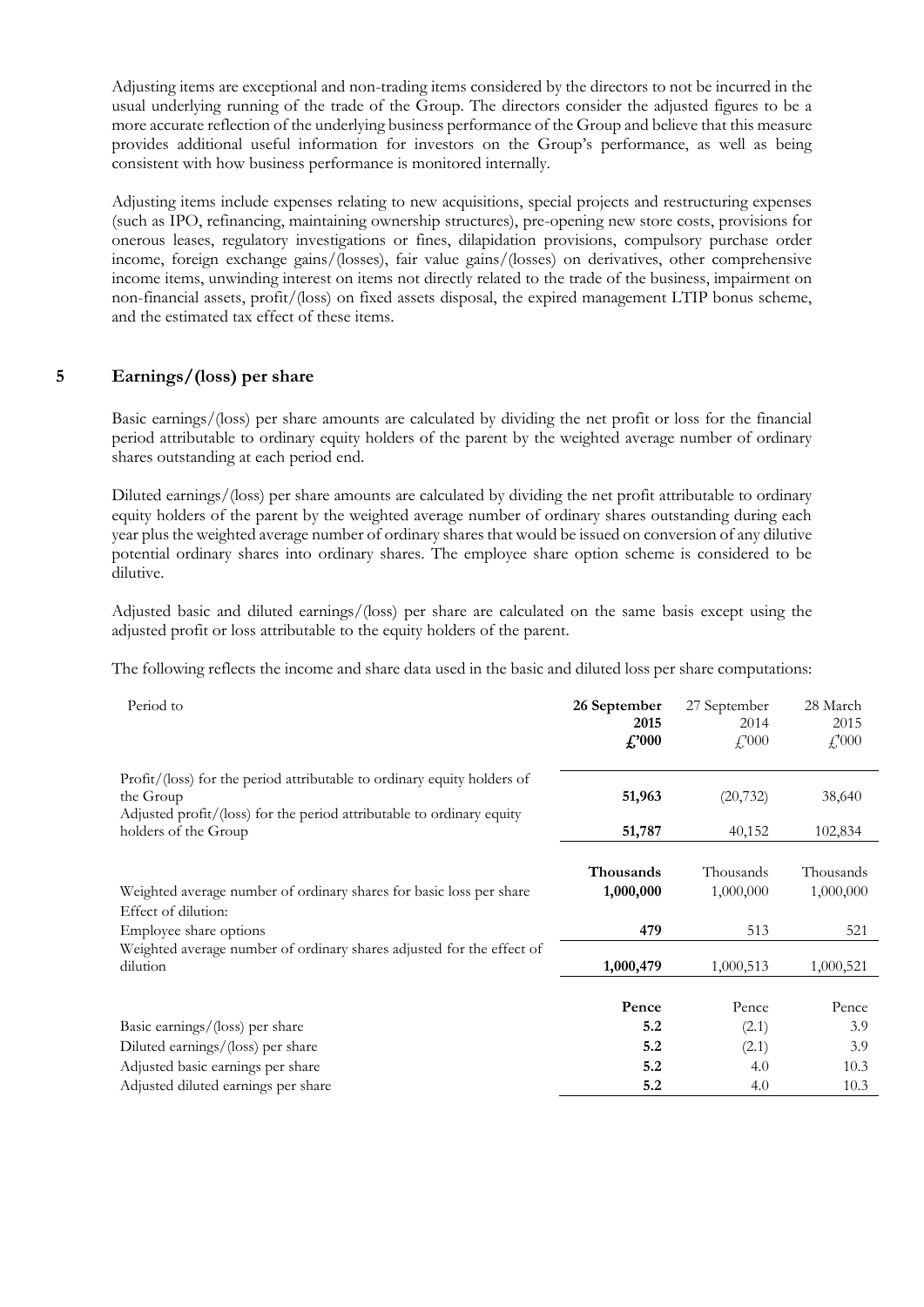#### **6 Taxation**

The taxation charge for the interim period has been calculated on the basis of the corporation tax rate for the full year of 20% (UK) and 30% (Germany) and then adjusted for allowances and non-deductibles in line with the prior year.

#### **7 Intangible assets**

|                                          | Goodwill       | Software       | <b>Brands</b>  | Other         | Total          |
|------------------------------------------|----------------|----------------|----------------|---------------|----------------|
|                                          | $\pounds$ '000 | $\pounds$ '000 | $\pounds$ '000 | $\pounds 000$ | $\pounds$ '000 |
| Cost or valuation                        |                |                |                |               |                |
| At 29 March 2014                         | 807,496        | 811            | 93,700         |               | 902,007        |
| Acquired via purchase of Jawoll          | 31,043         | 357            | 4,548          | 1,775         | 37,723         |
| Additions                                |                | 63             |                |               | 63             |
| Effect of retranslation                  | (1,598)        | (18)           | (235)          | (91)          | (1, 943)       |
| At 27 September 2014                     | 836,941        | 1,213          | 98,013         | 1,683         | 937,850        |
| Final Jawoll PPA adjustments             | 215            |                | 353            | (353)         | 215            |
| Additions                                |                | 185            |                |               | 185            |
| Effect of retranslation                  | (1,898)        | (26)           | (313)          | (67)          | (2,304)        |
| At 28 March 2015                         | 835,258        | 1,372          | 98,053         | 1,263         | 935,946        |
| Additions                                |                | 1,145          |                |               | 1,145          |
| Effect of retranslation                  | 379            | 4              | 59             | 17            | 459            |
| At 26 September 2015                     | 835,637        | 2,521          | 98,112         | 1,280         | 937,550        |
| Accumulated amortisation /<br>impairment |                |                |                |               |                |
| At 29 March 2014                         |                | 204            |                |               | 204            |
| Charge for the period                    |                | 199            |                | 238           | 437            |
| Effect of retranslation                  |                | (2)            |                | (6)           | (8)            |
| At 27 September 2014                     |                | 402            |                | 231           | 633            |
| Charge for the period                    |                | 192            |                | 198           | 390            |
| Effect of retranslation                  |                | (8)            |                | (22)          | (30)           |
| At 28 March 2015                         |                | 586            |                | 407           | 993            |
| Charge for the period                    |                | 211            |                | 171           | 382            |
| Effect of retranslation                  |                | 3              |                | 11            | 14             |
|                                          |                | 800            |                |               |                |
| At 26 September 2015                     | ۰              |                | -              | 589           | 1,389          |
| Net book value at 26 September 2015      | 835,637        | 1,721          | 98,112         | 691           | 936,161        |
| Net book value at 28 March 2015          | 835,258        | 786            | 98,053         | 856           | 934,953        |
| Net book value at 27 September 2014      | 836,941        | 811            | 98,013         | 1,452         | 937,217        |

An impairment review was carried out over the Goodwill and Brand assets at 28 March 2015. Details of these reviews are included in the Group statutory accounts. A full review will also take place at the next year end date of 27 March 2016.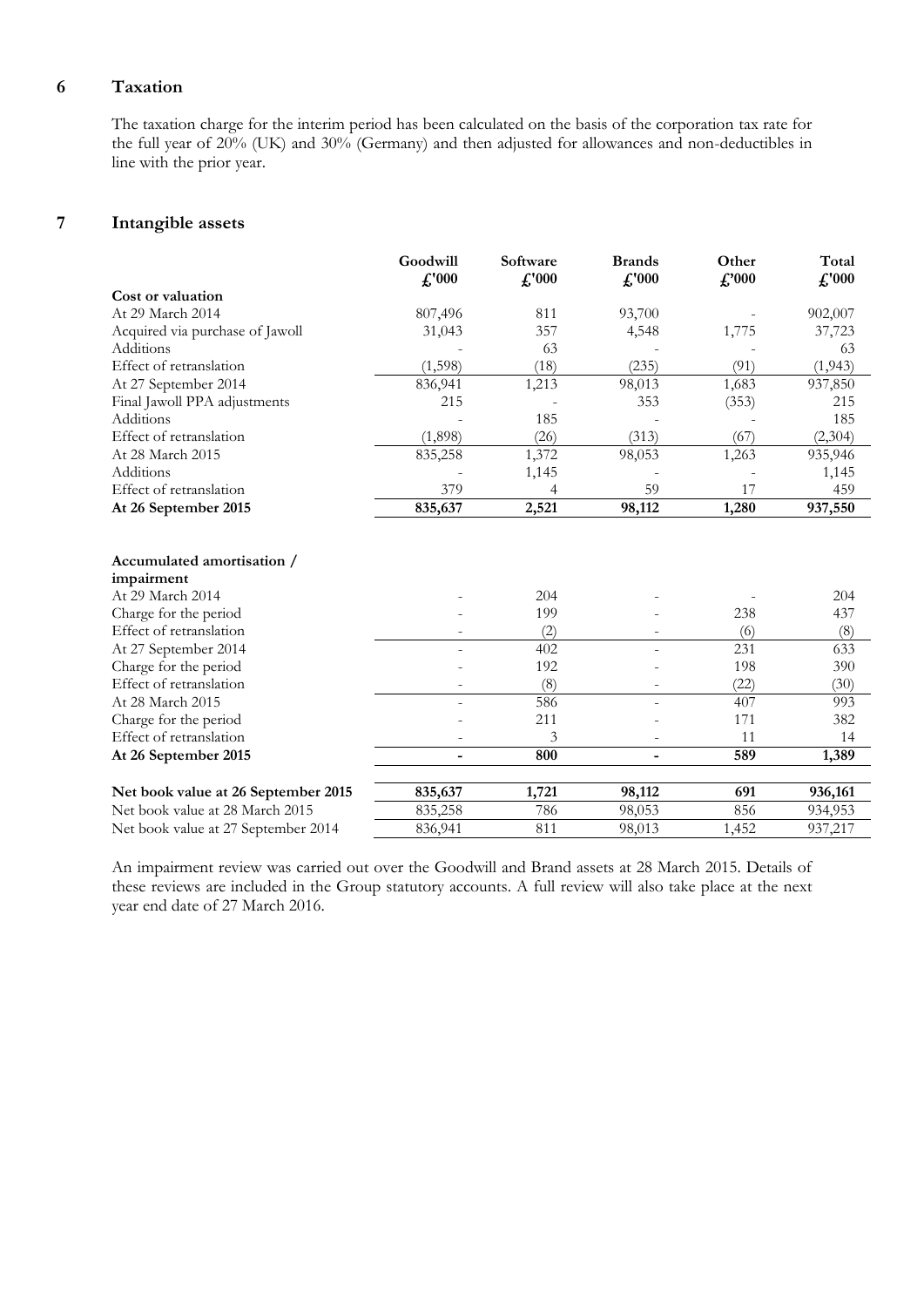|                                     |                |                       | Plant,         |                |
|-------------------------------------|----------------|-----------------------|----------------|----------------|
|                                     | Land and       |                       | fixtures and   |                |
|                                     | buildings      | <b>Motor Vehicles</b> | equipment      | Total          |
|                                     | $\pounds$ '000 | $\pounds$ '000        | $\pounds$ '000 | $\pounds$ '000 |
| Cost or valuation                   |                |                       |                |                |
| 29 March 2014                       | 9,537          | 2,288                 | 62,383         | 74,208         |
| Arising on acquisition of Jawoll    | 15,929         | 189                   | 4,688          | 20,806         |
| Additions                           | 1,326          | 548                   | 10,640         | 12,514         |
| Disposals                           |                | (183)                 |                | (183)          |
| Effect of retranslation             | (838)          | (10)                  | (244)          | (1,092)        |
| 27 September 2014                   | 25,954         | 2,832                 | 77,467         | 106,253        |
| Final Jawoll PPA Adjustment         | 149            |                       |                | 149            |
| Additions                           | 4,267          | 371                   | 18,515         | 23,153         |
| Disposals                           | (2,157)        | (298)                 | (395)          | (2,850)        |
| Effect of retranslation             | (961)          | (26)                  | (345)          | (1, 332)       |
| Adjustment                          | (38)           | 344                   | 203            | 509            |
| 28 March 2015                       | 27,214         | 3,223                 | 95,445         | 125,882        |
| <b>Additions</b>                    | 3,367          | 237                   | 27,451         | 31,055         |
| Disposals                           |                | (329)                 | (51)           | (380)          |
| <b>Effect of retranslation</b>      | 219            | 5                     | 100            | 324            |
| 26 September 2015                   | 30,800         | 3,136                 | 122,945        | 156,881        |
| <b>Accumulated depreciation</b>     |                |                       |                |                |
| 29 March 2014                       | 2,055          | 407                   | 6,750          | 9,212          |
| Charge for the period               | 1,376          | 409                   | 4,981          | 6,766          |
| Disposals                           |                | (42)                  |                | (42)           |
| Effect of retranslation             | (15)           | (2)                   | (15)           | (32)           |
| 27 September 2014                   | 3,416          | 772                   | 11,716         | 15,904         |
| Charge for the period               | 1,612          | 424                   | 6,045          | 8,081          |
| Disposals                           | (4)            | (160)                 | (162)          | (326)          |
| Effect of retranslation             | (54)           | (3)                   | (54)           | (111)          |
| Adjustment                          | (38)           | 344                   | 205            | 511            |
| At 28 March 2015                    | 4,932          | 1,377                 | 17,750         | 24,059         |
| Charge for the period               | 1,636          | 358                   | 7,089          | 9,083          |
| Disposals                           |                | (170)                 | (35)           | (205)          |
| Effect of retranslation             | 28             | 1                     | 28             | 57             |
| 26 September 2015                   | 6,596          | 1,566                 | 24,832         | 32,994         |
| Net book value at 26 September 2015 | 24,204         | 1,570                 | 98,113         | 123,887        |
| Net book value at 28 March 2015     | 22,282         | 1,846                 | 77,696         | 101,823        |
| Net book value at 27 September 2014 | 22,538         | 2,060                 | 65,751         | 90,349         |
|                                     |                |                       |                |                |

On the acquisition of the SBR Europe group on 6 March 2013, the fixed assets were restated such that their net book value equalled their cost. At 29 March 2014 an estimation technique was used to perform this task due to the number of assets on the fixed asset register. At 28 March 2015 the values have been calculated on an asset by asset basis leading to some adjustments between cost and depreciation as shown in the table above. This has no impact on net book value.

#### **9 Share Capital**

|                                             | 26 September       | 27 September | 28 March |
|---------------------------------------------|--------------------|--------------|----------|
|                                             | 2015               | 2014         | 2015     |
| Allotted, called up and fully paid          | $\mathcal{L}$ '000 | £'000        | £'000    |
| B&M European Value Retail S.A.              |                    |              |          |
| $1,000,000,000$ ordinary shares of 10p each | 100,000            | 100,000      | 100.000  |
|                                             |                    |              |          |

#### *Ordinary Shares*

Each ordinary share ranks pari passu with each other ordinary share and each share carries one vote. The Group parent is authorised to release up to a maximum of 2,972,222,222 ordinary shares.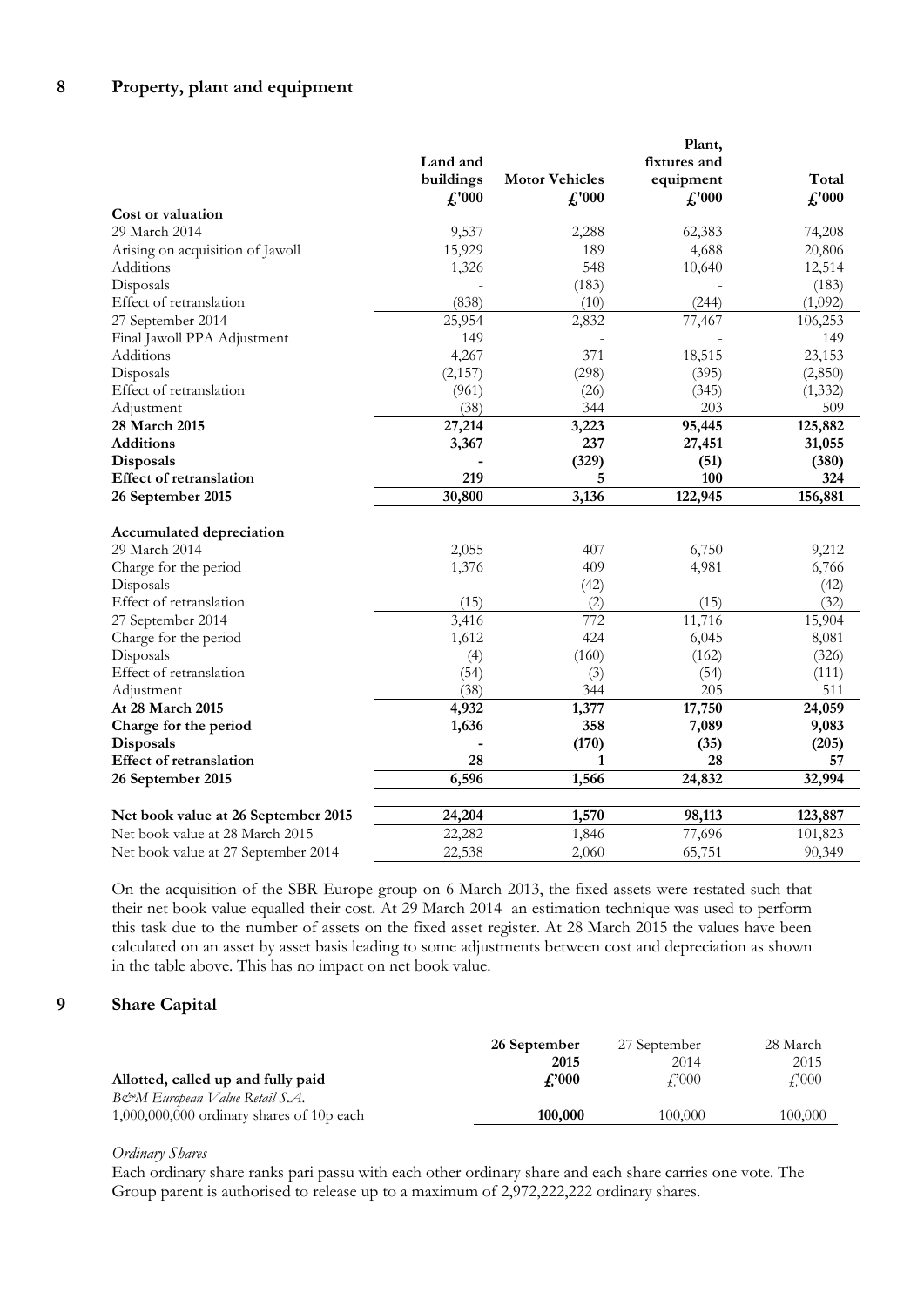#### **10 Financial liabilities - borrowings**

| ۰<br>Non-current | Current<br>Term facility bank loans | 26 September<br>2015<br>$\pounds 000$<br>٠ | 27 September<br>2014<br>$f{,}000$<br>- | 28 March<br>2015<br>$f'_{000}$ |
|------------------|-------------------------------------|--------------------------------------------|----------------------------------------|--------------------------------|
|                  | Term facility bank loans            | 434,450                                    | 433,289                                | 433,758                        |

All borrowings are held in Sterling. The term facility bank loans are held at amortised cost and were initially capitalised in June 2014 with  $\chi$ 7.3m of fees attributed to them.

The maturities of the above loan facilities are as follows:

|                       |                  |          | At 27 September 2015, |
|-----------------------|------------------|----------|-----------------------|
|                       | Interest         |          | 26 September 2014 and |
|                       | Rate             | Maturity | 28 March 2015         |
|                       | $\frac{0}{0}$    |          | $\angle 000$          |
| Non-Current           |                  |          |                       |
| UK Holdco term loan A | $3.25\% + LIBOR$ | 2019     | 300,000               |
| UK Holdco term loan B | $3.75\% + LIBOR$ | 2020     | 140,000               |
|                       |                  |          | 440,000               |

#### **11 Reconciliation of loss before tax to cash generated from operations**

|                                                                             | 26 weeks ended | 26 weeks ended                 | 52 weeks ended          |
|-----------------------------------------------------------------------------|----------------|--------------------------------|-------------------------|
|                                                                             | 26 September   | 27 September                   | 28 March                |
|                                                                             | 2015           | 2014                           | 2015                    |
|                                                                             | $\pounds$ '000 | $\mathcal{L}$ <sup>1</sup> 000 | $\textcolor{red}{f000}$ |
| Profit/(loss) before tax                                                    | 66,734         | (16, 455)                      | 61,715                  |
| Adjustments for:                                                            |                |                                |                         |
| Interest expense                                                            | 11,115         | 58,210                         | 72,776                  |
| Depreciation                                                                | 9,083          | 6,766                          | 14,847                  |
| Amortisation of intangible assets                                           | 382            | 437                            | 827                     |
| Transaction fees through administrative expenses                            |                | 21,180                         | 20,536                  |
| (Profit) / loss on disposal of property, plant and equipment                | 82             | (25)                           | (70)                    |
| Loss on share options                                                       | 114            | 51                             | 186                     |
| Change in inventories                                                       | (63, 527)      | (17, 457)                      | (39, 192)               |
| Change in trade and other receivables                                       | (1, 550)       | (7,139)                        | (15,399)                |
| Change in trade and other payables                                          | 27,204         | (2,039)                        | 40,845                  |
| Change in provisions                                                        | (51)           | 120                            | (1,863)                 |
| Share of profit from associates                                             |                | (115)                          | (1,632)                 |
| Non-cash foreign exchange effect from retranslation of subsidiary cashflows | 109            | 2,853                          | 1,574                   |
| (Profit) / loss resulting from fair value of financial derivatives          | (5, 569)       | (3,252)                        | (2,270)                 |
| Cash generated from operations                                              | 44,126         | 43,135                         | 152,880                 |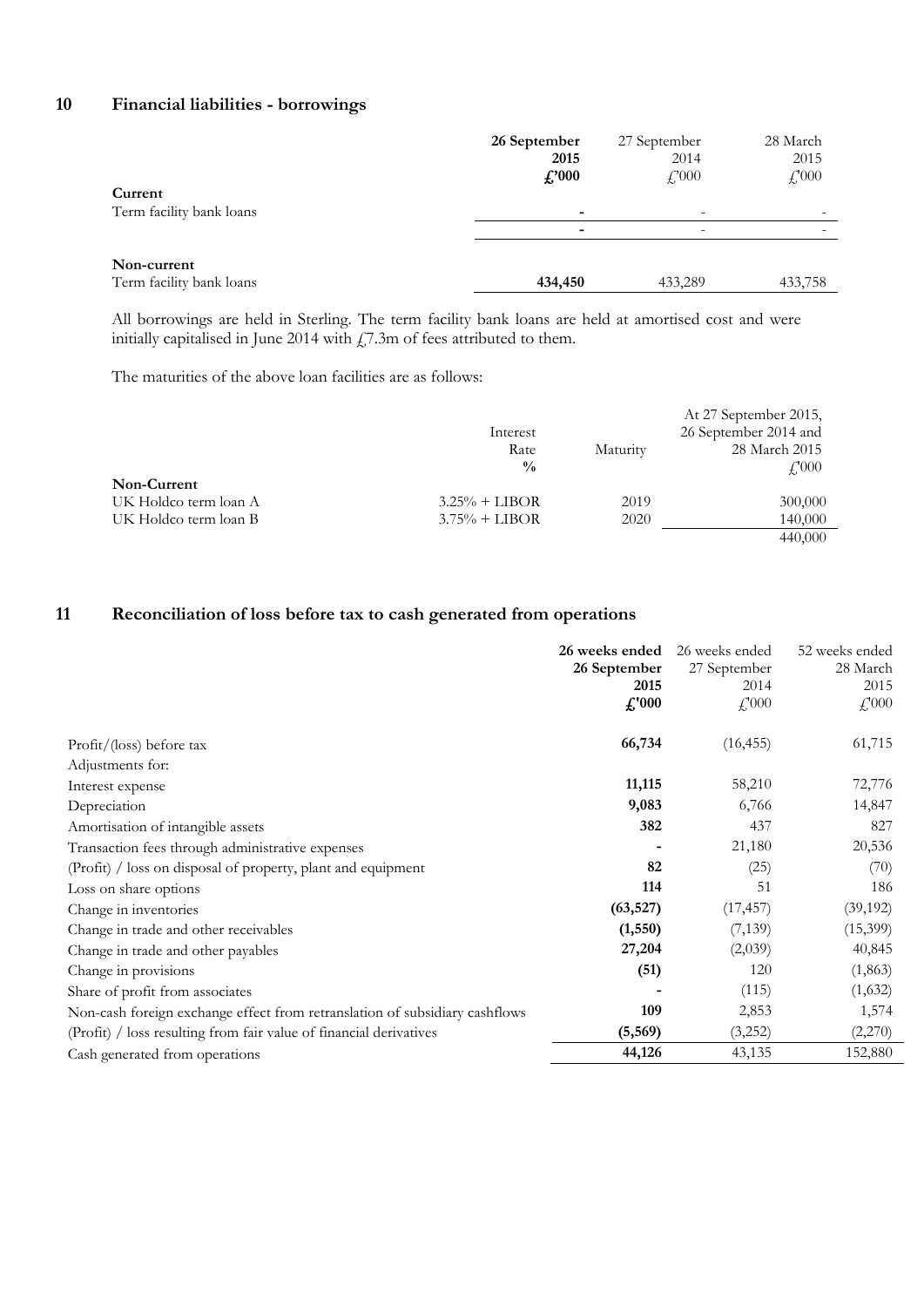#### **12 Fair Value**

The fair value of the financial assets and liabilities of the group are not materially different from their carrying value. Refer to the table below.

|                                                              | 28 March | 27 September   | 28 March       |
|--------------------------------------------------------------|----------|----------------|----------------|
| As at                                                        | 2015     | 2014           | 2015           |
| <b>Financial Assets</b>                                      | f.'000   | $f_{1}^{2000}$ | $f_{1}^{2000}$ |
| Fair value through profit and loss                           |          |                |                |
| Interest rate swap                                           |          | 1,393          |                |
| Fuel price swap                                              | 127      |                |                |
| Forward foreign exchange contracts                           | 6,400    | 1,804          | 1,145          |
| Loans and receivables                                        |          |                |                |
| Cash and cash equivalents                                    | 32,819   | 15,412         | 64,943         |
| Trade receivables                                            | 42,538   | 36,218         | 45,963         |
| Other receivables                                            | 1,821    | 3,385          | 1,018          |
|                                                              |          |                |                |
| <b>Financial Liabilities</b>                                 |          |                |                |
| Fair value through profit and loss                           |          |                |                |
| Fuel price swap                                              | 137      |                | 322            |
| Interest rate swap                                           | 274      |                | 395            |
| Put/call options over the non-controlling interest of Jawoll | 14,924   | 13,141         | 14,144         |
| Amortised cost                                               |          |                |                |
| Interest-bearing loans and borrowings                        | 434,450  | 433,289        | 433,758        |
| Trade payables                                               | 134,068  | 96,773         | 94,733         |

#### **Financial Instruments at fair value through profit and loss**

The put/call options over the non-controlling interest in Jawoll arose as part of the acquisition of the entity in April 2014. The valuation here reflects the final estimated valuation unwound to the period end date, and exchanged at the period end foreign exchange rate, as the options are priced in Euros. The options mature in 2019 and the carrying value has been discounted to present value.

The other financial assets and liabilities through profit or loss reflect the fair value of those foreign exchange forward contracts, interest rate swaps and fuel swaps that are not designated as hedge relationships but are nevertheless intended to reduce the level of risk for expected sales and purchases.

#### **Fair Value Hierarchy**

The Group uses the following hierarchy for determining and disclosing the fair value of financial instruments by valuation technique:

- Level 1 : quoted (unadjusted) prices in active markets for identical assets or liabilities
- Level 2 : Other techniques for which all inputs which have a significant effect on the recorded fair value are observable, either directly or indirectly
- Level 3 : Techniques which use inputs that have a significant effect on the recorded fair value that are not based on observable market data

As at the reporting dates, the Group held the following financial instruments carried at fair value on the balance sheet:

|                                                     | Total       | Level 1       | Level 2                  | Level 3<br>$\pounds 000$ |
|-----------------------------------------------------|-------------|---------------|--------------------------|--------------------------|
|                                                     | $f''_{000}$ | $\pounds 000$ | $\pounds 000$            |                          |
| 26 September 2015                                   |             |               |                          |                          |
| Foreign exchange contracts                          |             | ۰             | 6,400                    |                          |
| Interest rate swaps                                 |             | ۰             | (274)                    | -                        |
| Fuel swap contract (asset)                          |             | ۰             | 127                      | -                        |
| Fuel swap contract (liability)                      |             | ۰             | (137)                    | ۰                        |
| Put/call options on Jawoll non-controlling interest |             | -             | $\overline{\phantom{a}}$ | (14, 924)                |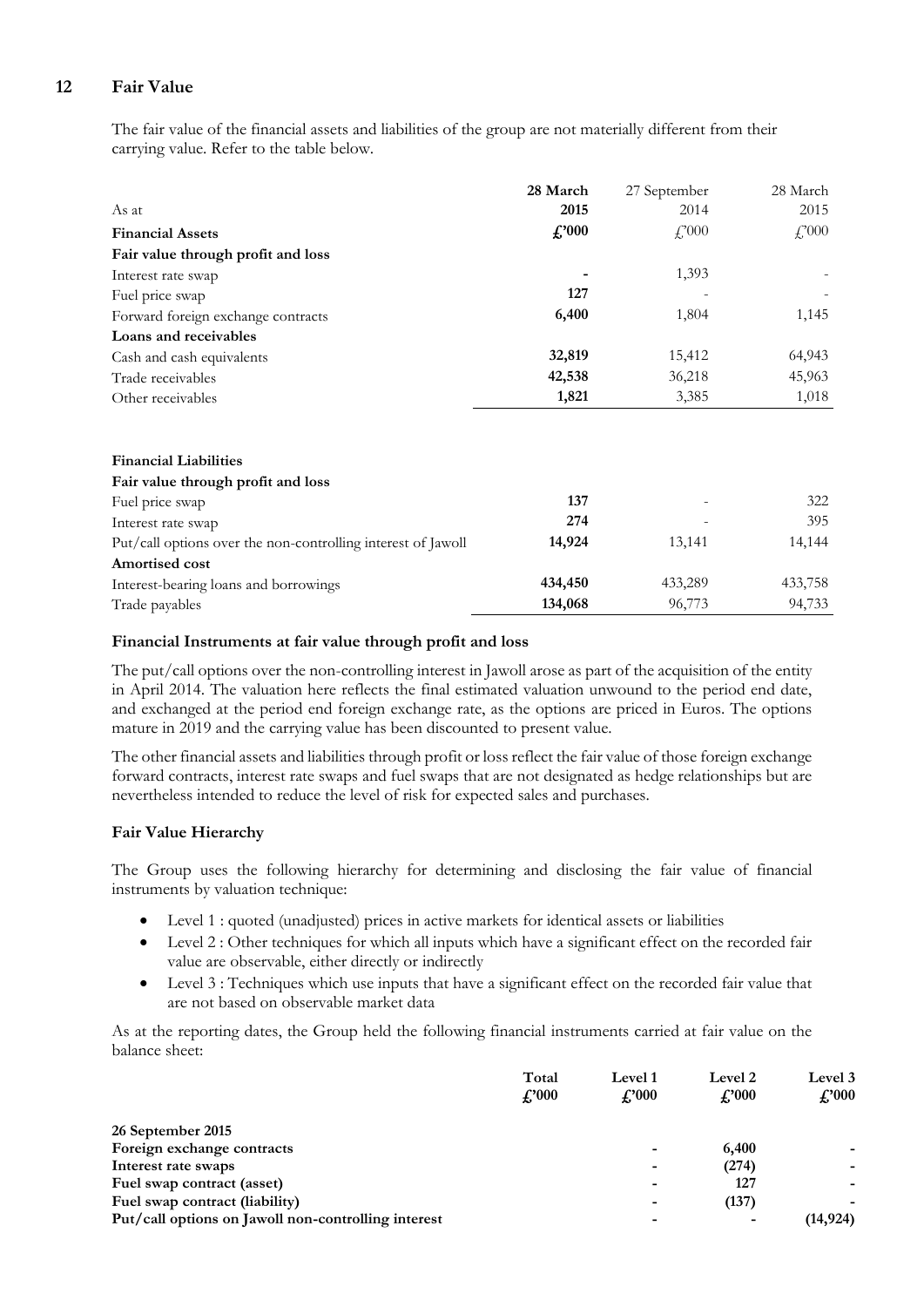| 28 March 2015                                       |           |                          |       |           |
|-----------------------------------------------------|-----------|--------------------------|-------|-----------|
| Foreign exchange contracts                          | 1,145     | $\overline{\phantom{a}}$ | 1,145 |           |
| Interest rate swaps                                 | (395)     |                          | (395) |           |
| Fuel swap contract                                  | (322)     | ۰                        | (322) |           |
| Put/call options on Jawoll non-controlling interest | (14, 144) |                          |       | (14, 144) |
| 27 September 2014                                   |           |                          |       |           |
| Foreign exchange contracts                          | 1,804     |                          | 1,804 |           |
| Interest rate swaps                                 | 1,393     | $\overline{\phantom{a}}$ | 1,393 |           |
| Put/call options on Jawoll non-controlling interest | (13, 141) |                          |       | (13, 141) |

The put/call option was valued with reference to the Sale and Purchase Agreement underpinning the acquisition, and the key variable in determining the fair value of the option, the forecast EBITDA of Jawoll as prepared by management.

The other instruments have been valued by the issuing bank, using a mark to market method. The bank has used various inputs to compute the valuations and these include inter alia the relevant maturity date and strike rates, the current exchange rate, fuel prices and LIBOR levels.

The Group's financial instruments are either carried at fair value or have a carrying value which is considered a reasonable approximation of fair value.

#### **13 Related party transactions**

There have been no changes in the related-party transactions described in the last annual report of B&M European Value Retail S.A. that have had a material effect on the financial position or performance of the Group in the six months ended 26 September 2015.

The Group has entered into material related party transactions over the current 26-week period with the following party, Multi-lines International Company Ltd (Multi-lines), a supplier, which is an associate of the Group.

The following table shows the effect of the transactions on the profit and loss. Prior period figures have been included to provide a comparative. Related party transactions with the prior owner (and current significant shareholder) Clayton, Dubilier & Rice, ceased in the prior year.

|                                                                   | 26 weeks ended<br>26 September<br>2015<br>$\pounds 000$ | 26 weeks ended<br>27 September<br>2014<br>$f_{1}^{2000}$ | 52 weeks ended<br>28 March<br>2015<br>f,000 |
|-------------------------------------------------------------------|---------------------------------------------------------|----------------------------------------------------------|---------------------------------------------|
| Purchases from owners of the business<br>Clayton, Dubilier & Rice | ٠                                                       | 17,634                                                   | 17,608                                      |
| Purchases from associates<br>Multi-lines                          | 30,764                                                  | 18,141                                                   | 67,216                                      |

The following table sets out the total amount of trading balances with Multi-lines outstanding at the period end. The debtor balance is a deposit on account and nets against a GRNI balance of  $\tilde{f}$ 11.1m at 26 September 2015 (£17.9m at 27 September 2014, £2.9m at 28 March 2014).

|                                     | 26 September | 27 September         | 28 March           |
|-------------------------------------|--------------|----------------------|--------------------|
|                                     | 2015         | 2014                 | 2015               |
|                                     | f.'000       | $\mathcal{L}^{2000}$ | $\mathcal{L}^2000$ |
| Trade receivables from associates : |              |                      |                    |
| Multi-lines                         | 28,047       | 25,289               | 18,784             |
|                                     |              |                      |                    |

Outstanding trade balances at the balance sheet date are unsecured and interest free and settlement occurs in cash. There have been no guarantees provided or received for any related party trade receivables or payables.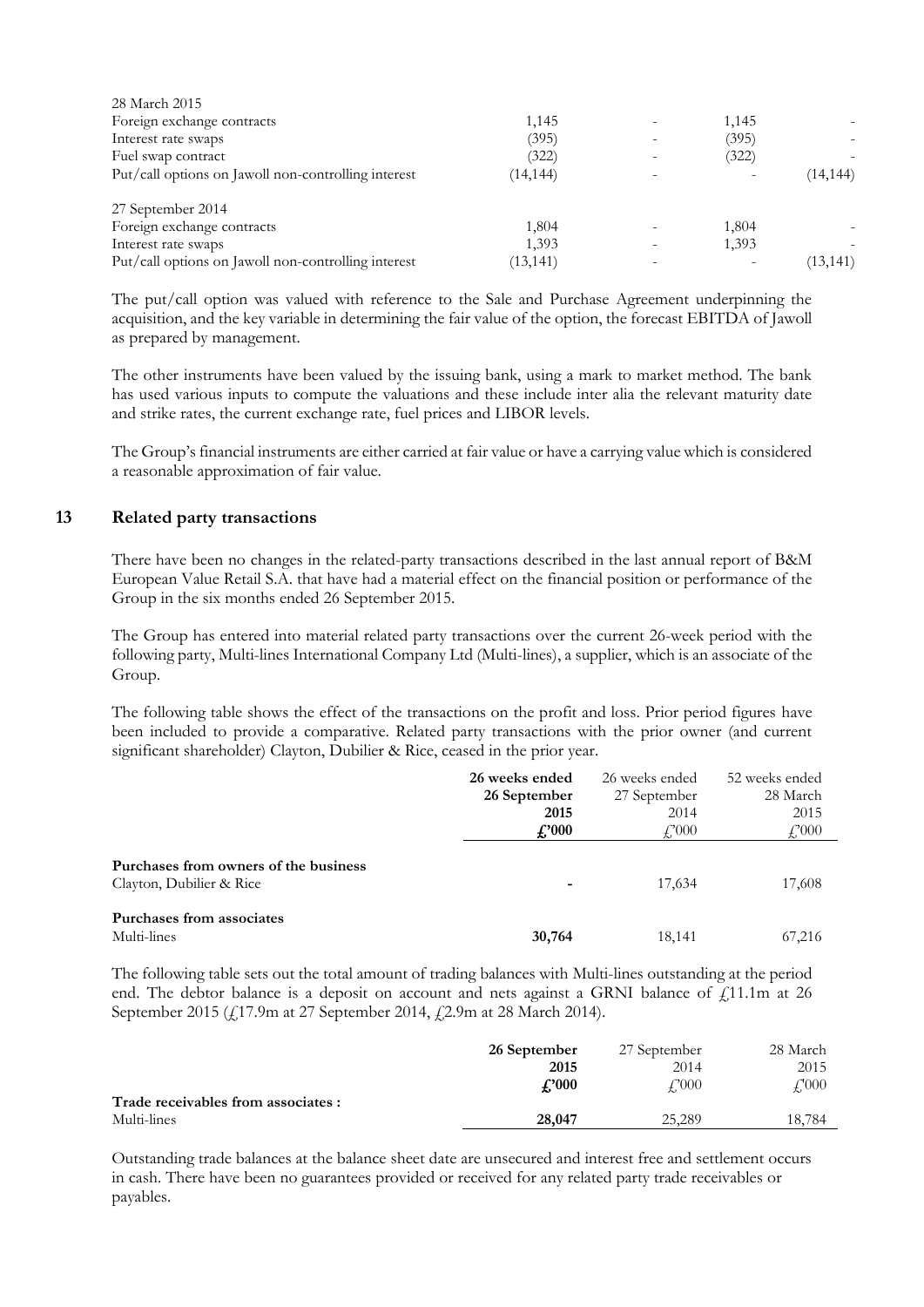#### **14 Post balance sheet events**

An interim dividend of 1.6pence per share (£16,000,000) has been proposed.

There have been no other material events between the balance sheet date and the date of issue of these accounts.

#### **15 Directors**

The directors that served throughout the period were:

Name Sir T Leahy (Chairman) S Arora (CEO) P McDonald (CFO) T Hübner R McMillan K Guion H Brouwer D Novak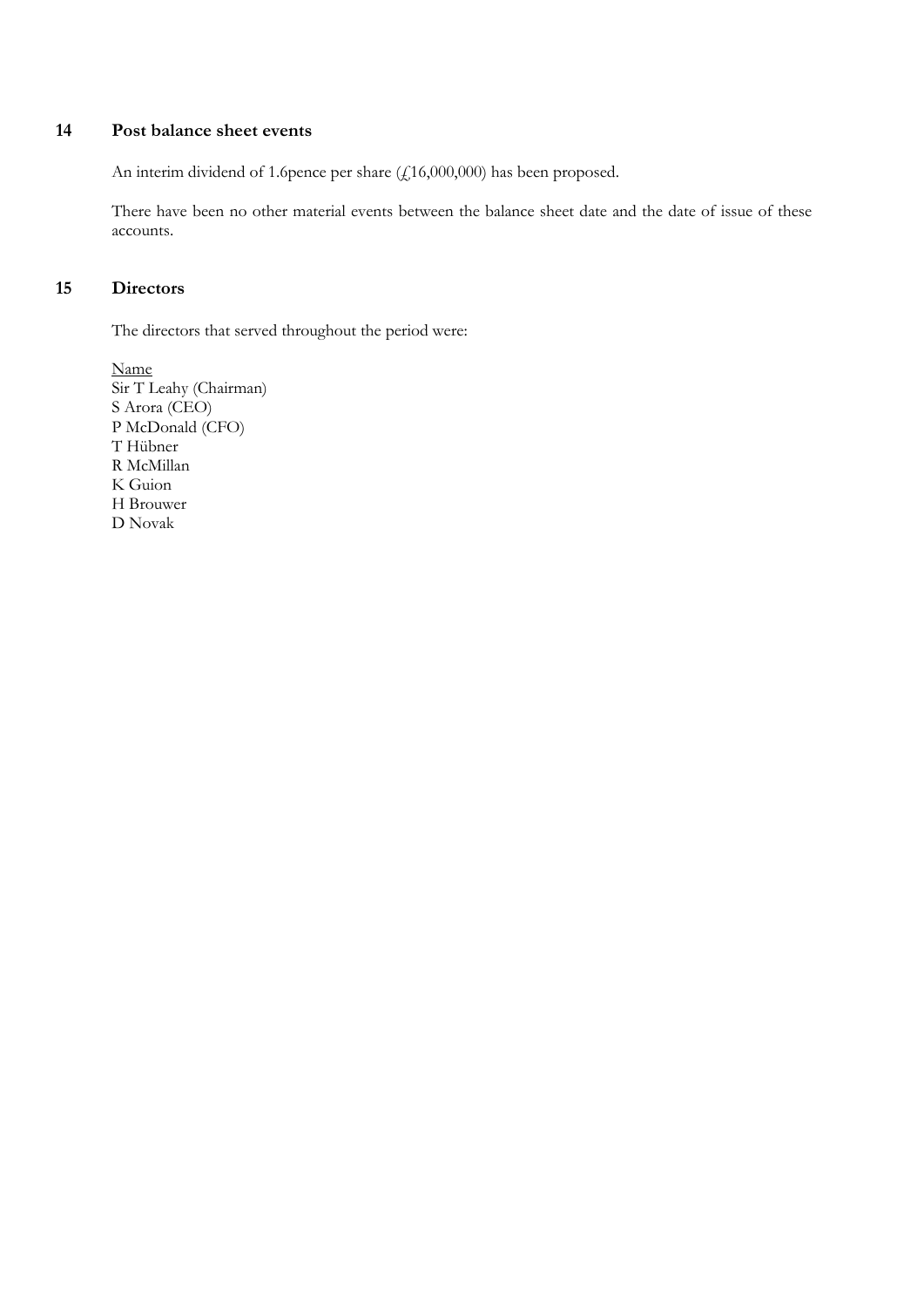#### **Statement of Directors' Responsibilities**

The Directors confirm that these condensed interim financial statements have been prepared in accordance with International Accounting Standard 34, 'Interim financial reporting', as adopted by the European Union and that the interim management report includes a fair review of the information required by DTR 4.2.7R and DTR 4.2.8R, namely:

(a) an indication of important events that have occurred during the first 26 weeks and their impact on the condensed set of financial statements, and a description of the principal risks and uncertainties for the remaining 26 weeks of the financial year; and

(b) material related-party transactions in the first 26 weeks and any material changes in the related-party transactions described in the last annual report of B&M European Value Retail S.A.

By order of the Board

**Simon Arora Paul McDonald** 17 November 2015 17 November 2015

Chief Executive Chief Financial Officer<br>17 November 2015 17 November 2015